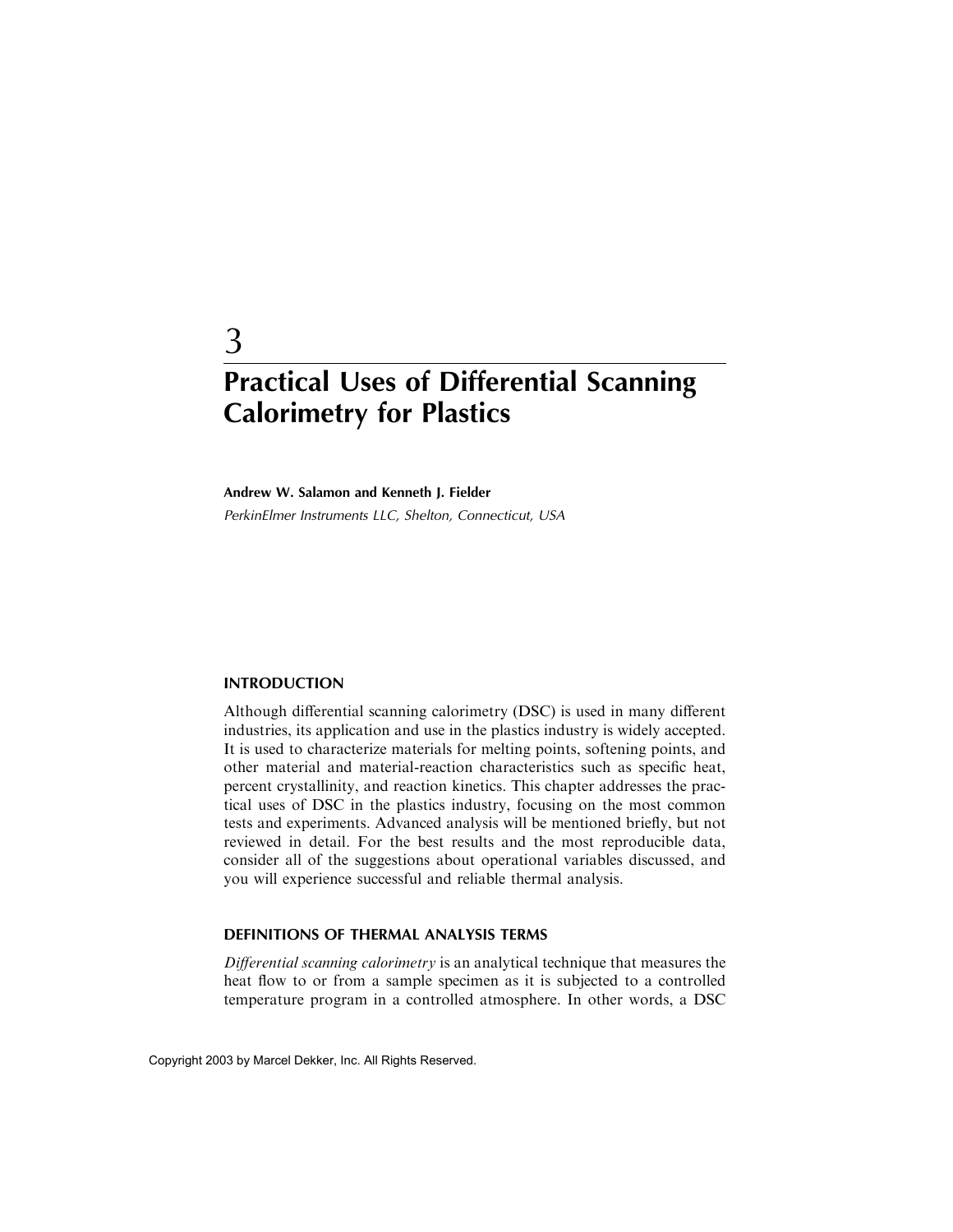heats or cools a material and energy is either absorbed or released as the material experiences physical or chemical changes.

Heat is a form of energy. Heat is not temperature. It is measured in joules. This is an important factor when doing DSC work, because the material is heated or cooled and, in some DSCs, the energy is measured directly. Often the process engineer will want to know the amount of heat required to melt a material or how much heat is given off by a material as it cools in the mold.

A joule (J) is the amount of work done when the force of 1 newton (1 N) acts through the distance of 1 m. Although the joule is mechanical in nature, it is a suitable form for heat energy. Heat flow is measured in joules per second.

Temperature is the degree of heat measured on a definite scale. The centigrade scale is internationally accepted.

A watt (W) is the power expended when 1 J of work is done in 1 s of time. Heat flow is measured in watts or milliwatts. A *milliwatt* (mW) is 1000th of a watt.

A *calorie* is the amount of heat required to raise 1 g of water by  $1^{\circ}C$ .

Heat flow is measured in milliwatts. Heat flow is the flow of energy measured by the DSC as it heats or cools the sample specimen.

Enthalpy,  $H$ , is the "heat content" of a material. The absolute enthalpy of a material cannot be measured directly; however, a change in enthalpy,  $\Delta H$ , can be measured directly by DSC. The change in enthalpy of a material is either a gain (endothermic, such as melting) or a loss (exothermic, such as curing or recrystallization). This information is very helpful for process engineering.

Specific heat or heat capacity is the amount of heat required to raise the unit mass of a material  $1^\circ$  in temperature. Note: Specific heat and heat capacity should be assumed to be equal for engineering purposes.

$$
C = \frac{Q}{m \Delta T}
$$

where

 $C$  = specific heat  $m =$  mass of materia  $Q =$ heat added

 $\Delta T$  = change in temperature

Heat of fusion is the amount of heat per unit mass needed to change a substance from a solid to a liquid at its melting point. A melting transition is an endothermic reaction, which is represented as a peak on a DSC thermal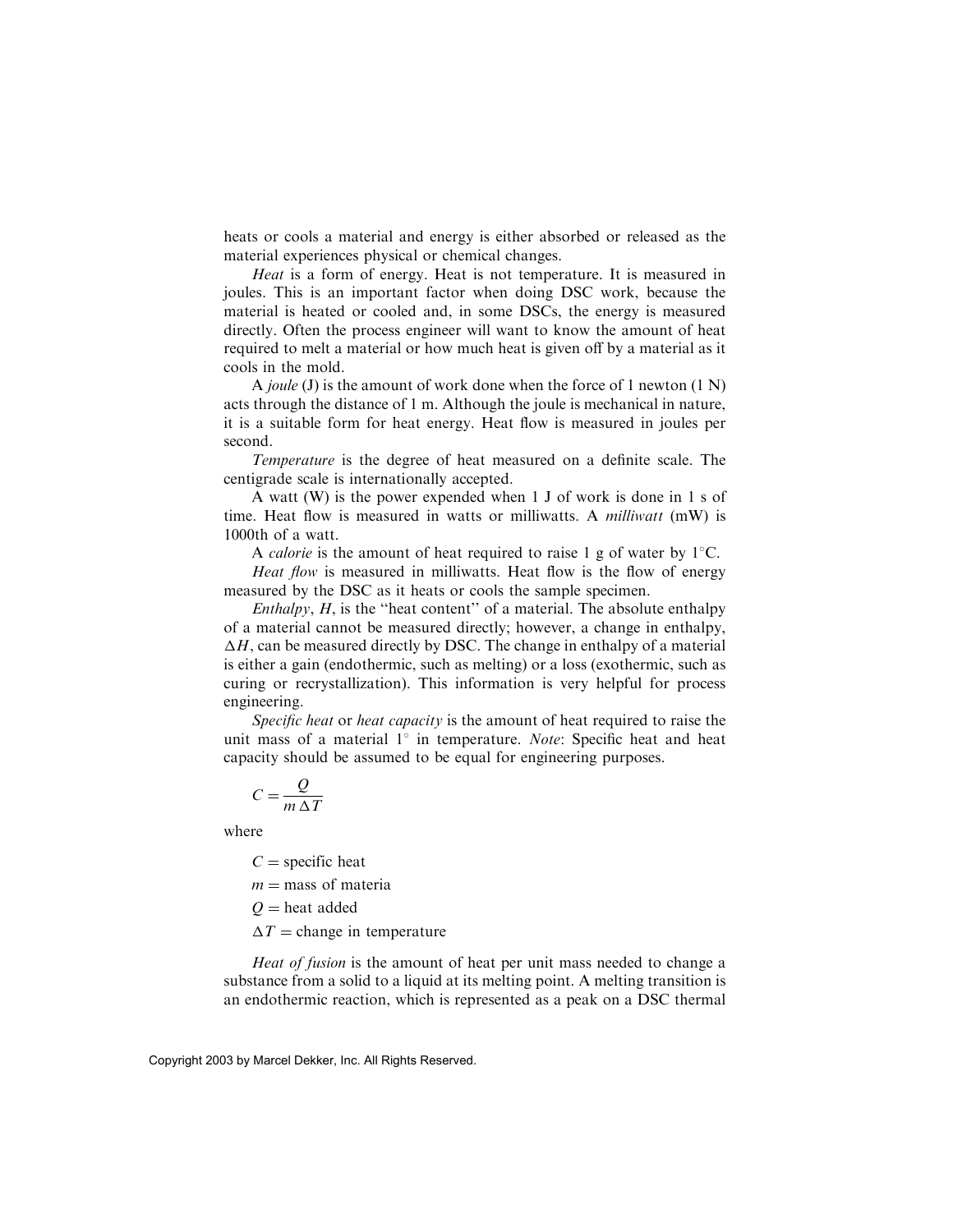curve. The heat of fusion is the amount of energy added to the material divided by its mass. It is determined from a thermal curve by calculating the area under the melting peak. This is important information for process engineering as a plastics processing system is designed.

$$
H_f=\frac{Q}{m}
$$

where

 $H_f$  = heat of fusion  $m =$  mass of material  $Q =$ heat added

Mass is often incorrectly interchanged with weight because the mass of a material is determined by using a balance and weighing the sample. Most thermal software does this by using the sample weight in the above equations. As a practical matter, remember that weighing the mass of the sample will directly affect the DSC's specific heat measurement and heat of fusion measurement. It is best to use a microbalance (accurate to six decimal places of a gram) for weighing.

# APPLICATIONS

## Glass Transition Temperature

The glass transition temperature is the softening region of a plastic. It actually refers to the amorphous region of semicrystalline materials or to amorphous materials; it is the molecular motion of the material as it is heated that makes the material pliable and no longer brittle.

The glass transition temperature is represented graphically in the thermal curve as a shift in the baseline. It is a change in the heat capacity of the material as the amorphous regions melt. For the easiest identification of glass transition temperature, use a large sample specimen and quench the material from just above the melting temperature to below the glass transition temperature region. Faster quenching creates larger shifts in the baseline (see [Figs. 1](#page-3-0) and [2\)](#page-3-0).

The calculation of the glass transition temperature can be done in several different ways. The most common calculation is the half- $C_p$  or half-height of the shifted baseline. The limits are set up on the flat portion of the preshifted and postshifted baseline with the calculation construction lines extrapolating the baselines as shown in [Figs.](#page-3-0)  $1-3$ .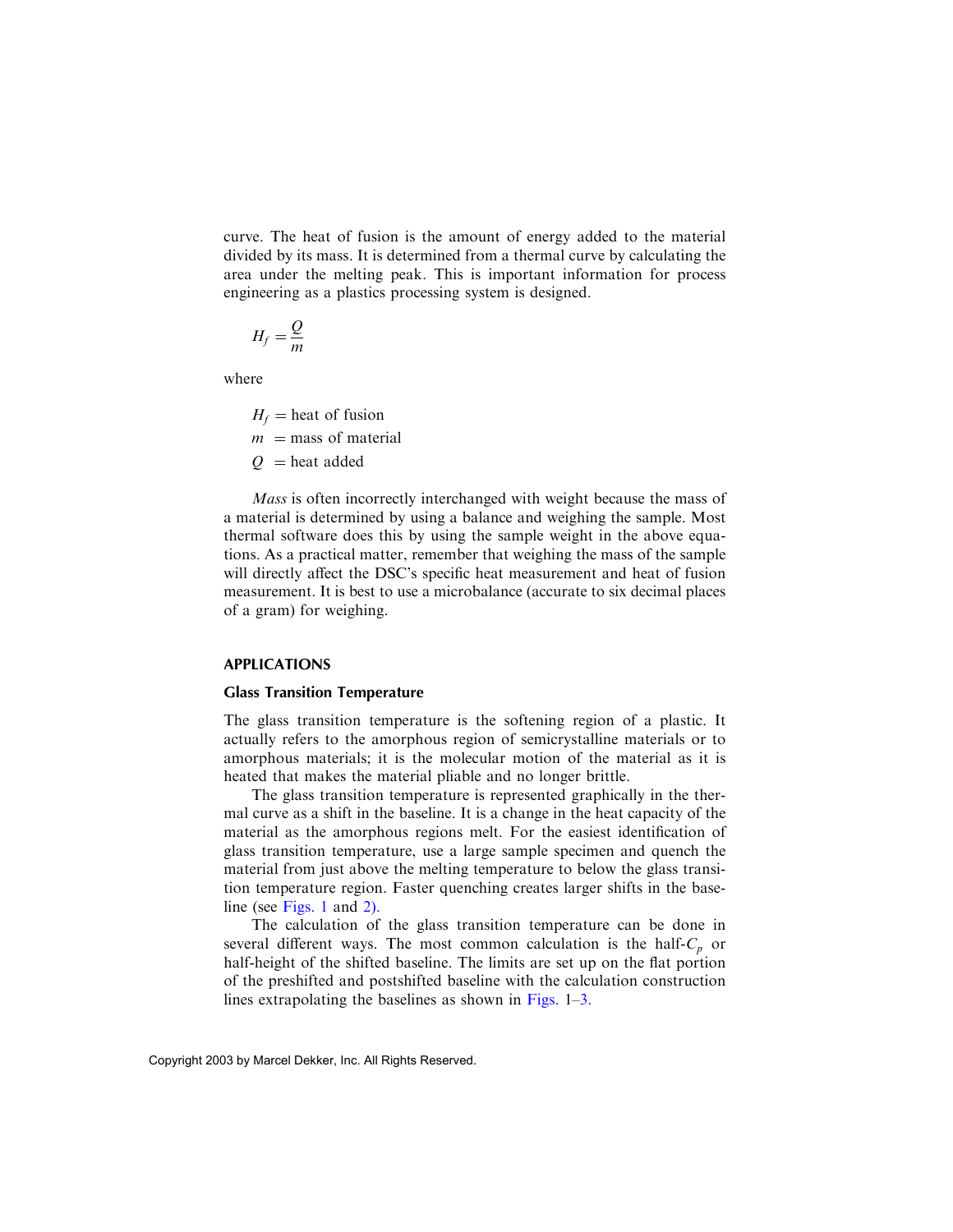<span id="page-3-0"></span>

Figure 1 Thermal curve of PET after quenching (cooling at  $200^{\circ}$ C/min) with a glass transition temperature calculation using the half-height (half- $C_p$ ).



Figure 2 Thermal curve of polystyrene with a glass transition calculation.

Copyright 2003 by Marcel Dekker, Inc. All Rights Reserved.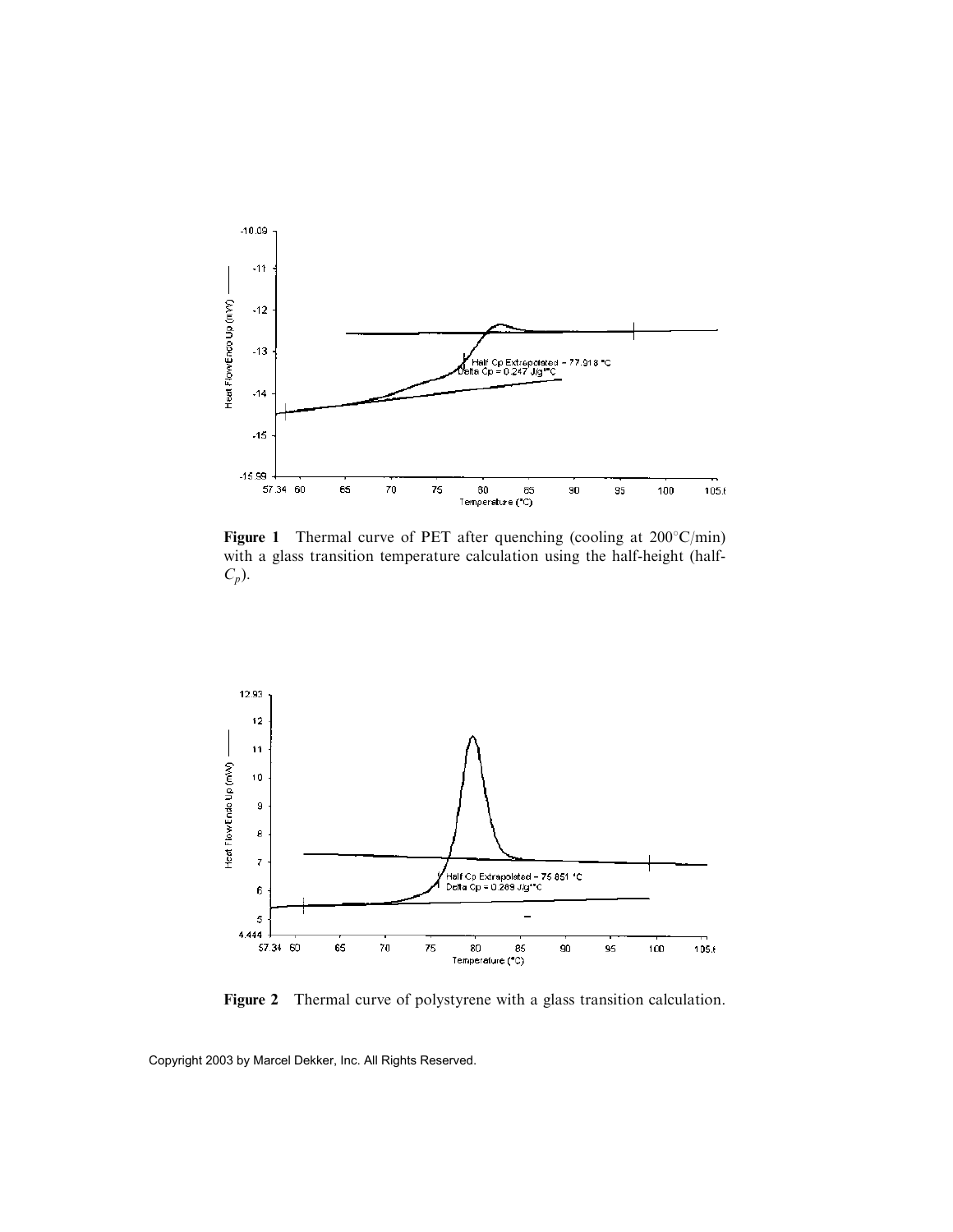<span id="page-4-0"></span>

**Figure 3** This material exhibits two glass transitions  $(T_g)$ . The  $T_g$  is calculated by establishing the calculation limits and extrapolating the pre- $T_g$ baseline and the post- $T<sub>g</sub>$  baseline and calculating the half-height as the  $T_g$ . This is the most common representation of the  $T_g$ .

#### Melting Temperature

Melting temperatures of different materials are identified as different portions of the thermal curve. During calibration the melting temperature of the calibration reference materials (usually a pure metal such as indium) is identified as the onset temperature of the melting peak [\(Fig. 4\).](#page-5-0)

Because plastics process engineering has defined the minimum process temperature of a plastic (its melting temperature) as its peak temperature on a thermal curve, the melting temperature of a plastic is sometimes confused with the melting temperature of a nonplastic. [Figure 5](#page-5-0) shows the melting peak of polyethylene.

The melting temperature is calculated by setting the calculation limits before and after the peak, keeping them on the flat portion of the baseline. This will give the most reproducible results (Fig. 5).

#### Enthalpy of Melting

The area under the melting peak represents the amount of energy required to melt the polymer. This is the heat of fusion of the material or how much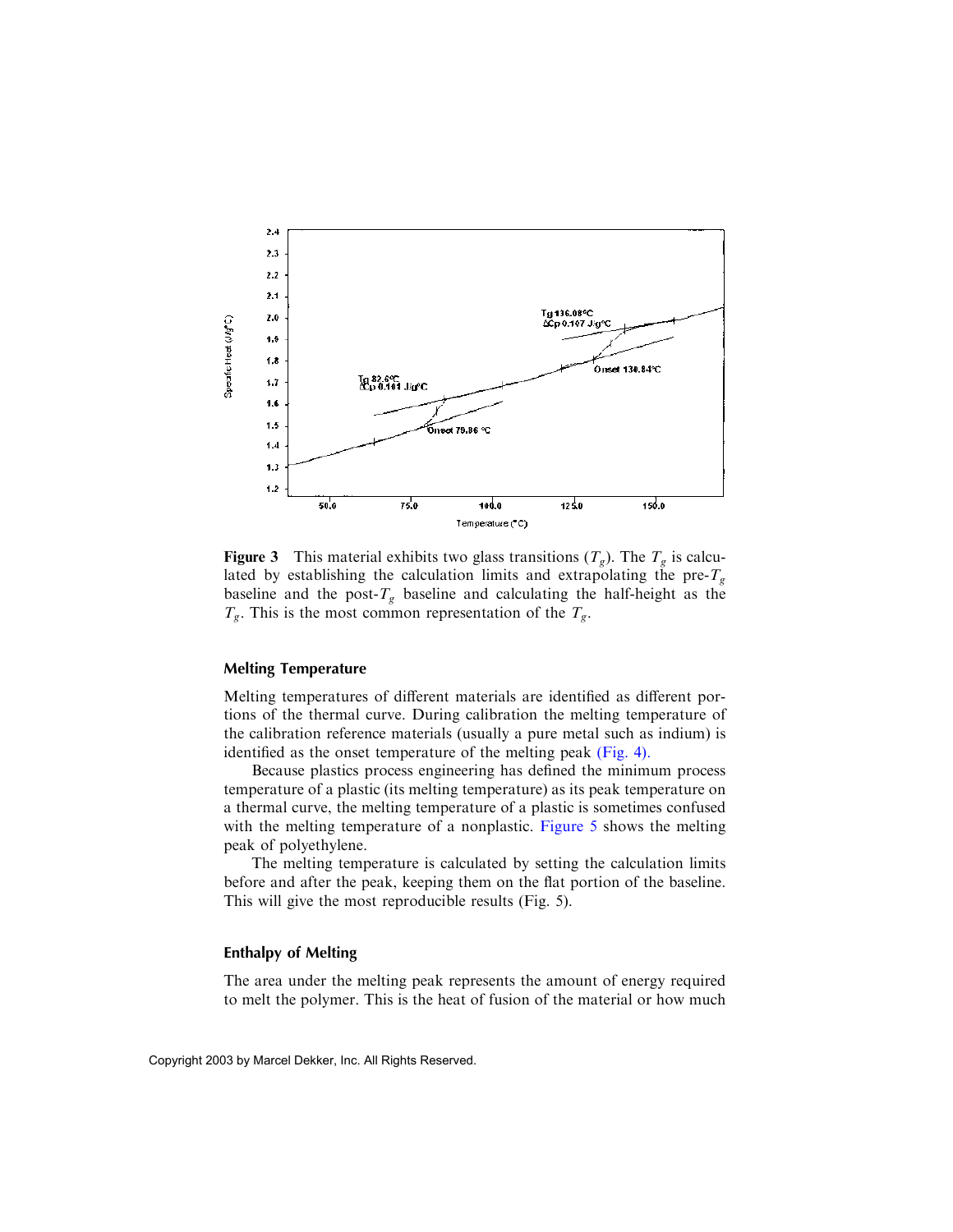<span id="page-5-0"></span>

Figure 4 Thermal curve of indium melting with a peak area calculation including the onset temperature and peak temperature.



Figure 5 Thermal curve of polyethylene melting with the peak area calculation including the peak temperature.

Copyright 2003 by Marcel Dekker, Inc. All Rights Reserved.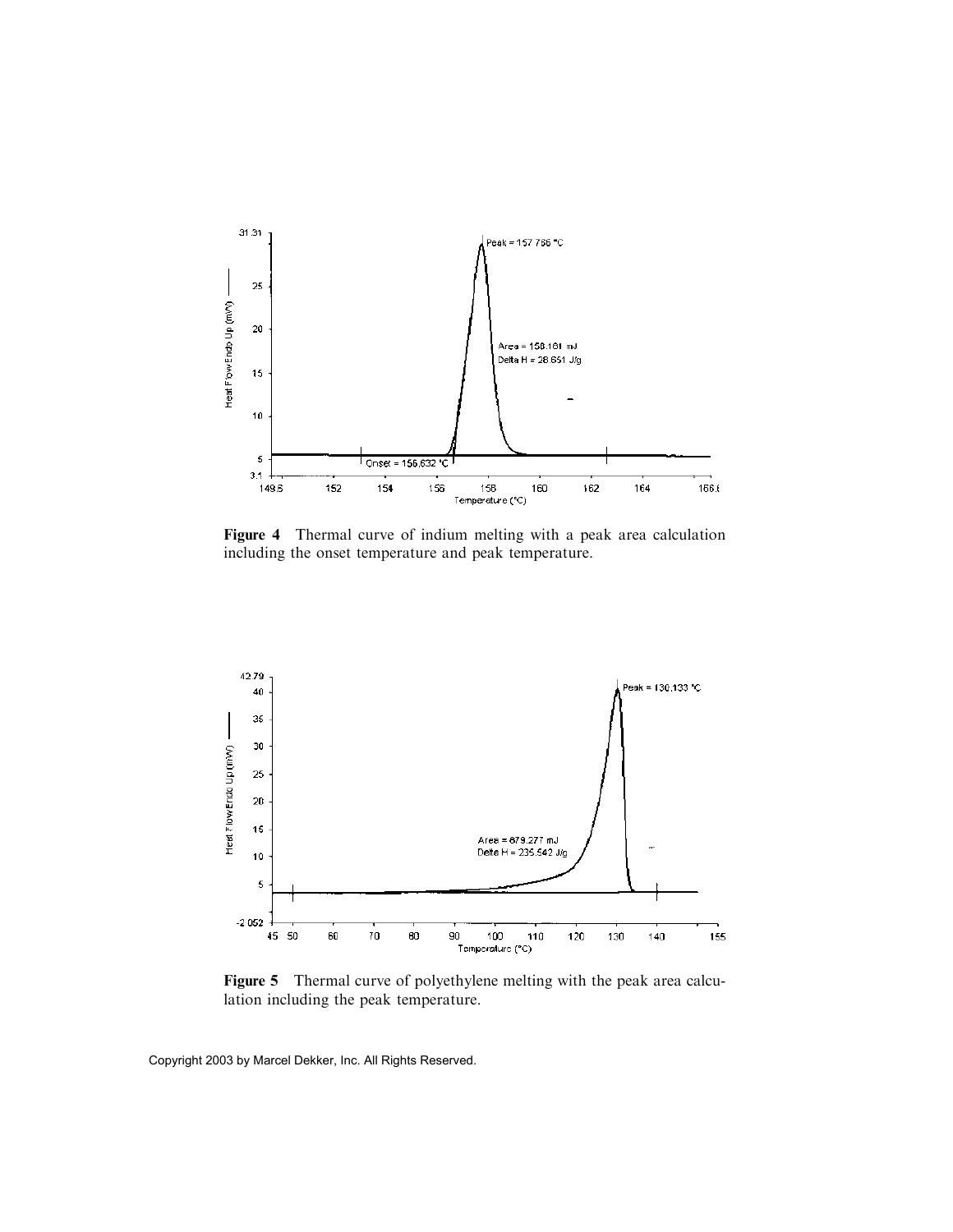energy is required to melt the material. The  $\Delta H$  or change in enthalpy is expressed in normalized terms of joules per gram  $(J/g)$ . Because this term, has the sample weight as the denominator, accurate sample weighing is important. Melting is an endothermic reaction, that is, it is a reaction that absorbs energy. The calculation of the peak area is very helpful in process development and material characterization. The peak area can also be used to identify the percent crystallinity of the material. This is explained later.

The peak area calculation is used with the limits of the calculation on the flat portion of the baseline before and after the melting peak. Some thermal analysts use the horizontal flat portion of the first derivative curve as a guide to set the peak calculation limits [\(Figs. 4](#page-5-0) and [5\).](#page-5-0)

#### Curing Studies

Curing of a resin material is an exothermic event, which means that energy is released as the material goes through the transition. This is the opposite of melting, which is an endothermic event. Curing studies may be conducted as DSC scanning experiments or DSC isothermal experiments.

Rates of reaction of both these types of curing experiments are very useful to polymer scientists. There are several different kinetics software packages available to characterize materials. There are scanning kinetics, isothermal kinetics and model-free kinetics calculations. Each has its own unique application or is best suited for certain applications. [Figure 6](#page-7-0) depicts the thermal curve of an epoxy cure with a second curve superimposed representing the percent area as the reaction advances.

In curing studies, the glass transition temperature will vary depending on the degree of cure of the material. Remember that the glass transition temperature is the softening region of the material. If the cure reaction is more advanced in sample A than in sample B, the glass transition temperature will be higher for sample A than for sample B.

## Recrystallization Temperature upon Cooling

Recrystallization studies are useful for process engineers who want to optimize the process by identifying the recrystallization temperature of the material in the mold. A simple recrystallization study is accomplished by running a multiple-step temperature programmed (heat-iso-cool) experiment, in which the material is heated slightly above its melting temperature and held there for a minute or so, then cooled in a controlled fashion at a certain scanning rate such as  $20^{\circ}$ C/min. The temperature of recrystallization of the material can be identified by using the onset temperature calculation [\(Figs. 7](#page-7-0) and [8\)](#page-8-0).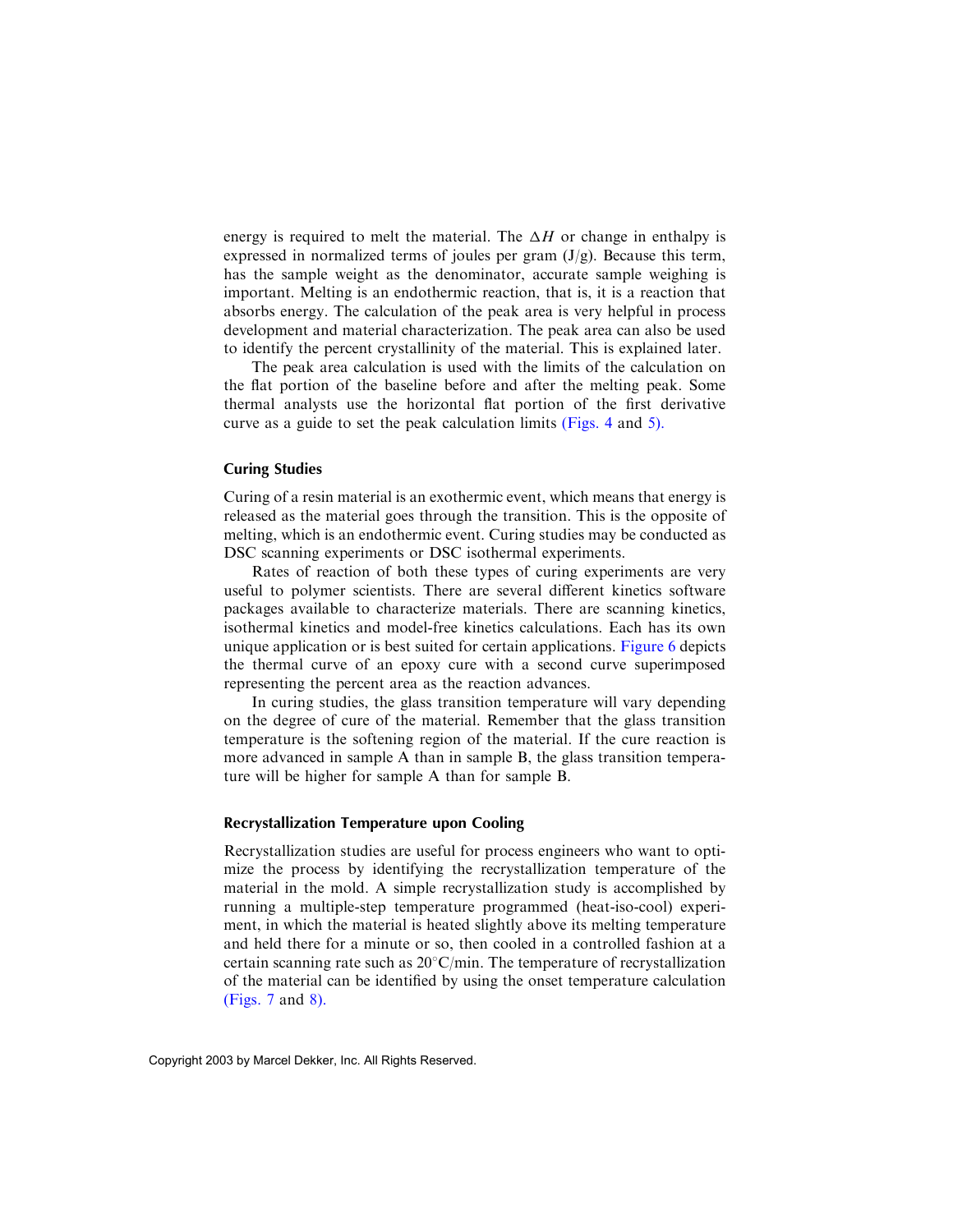<span id="page-7-0"></span>

**Figure 6** An epoxy cure is an exothermic event as depicted by the heat flow curve. The second curve with the dashed line is the percent area curve, which relates directly to the percent reacted assuming the epoxy is 100% cured.



Figure 7 The limits of an onset calculation of this recrystallization-uponcooling curve are identified and the construction lines are adjusted correctly. Many analysts use the peak of the first derivative curve (not shown) to identify the left limit in this case.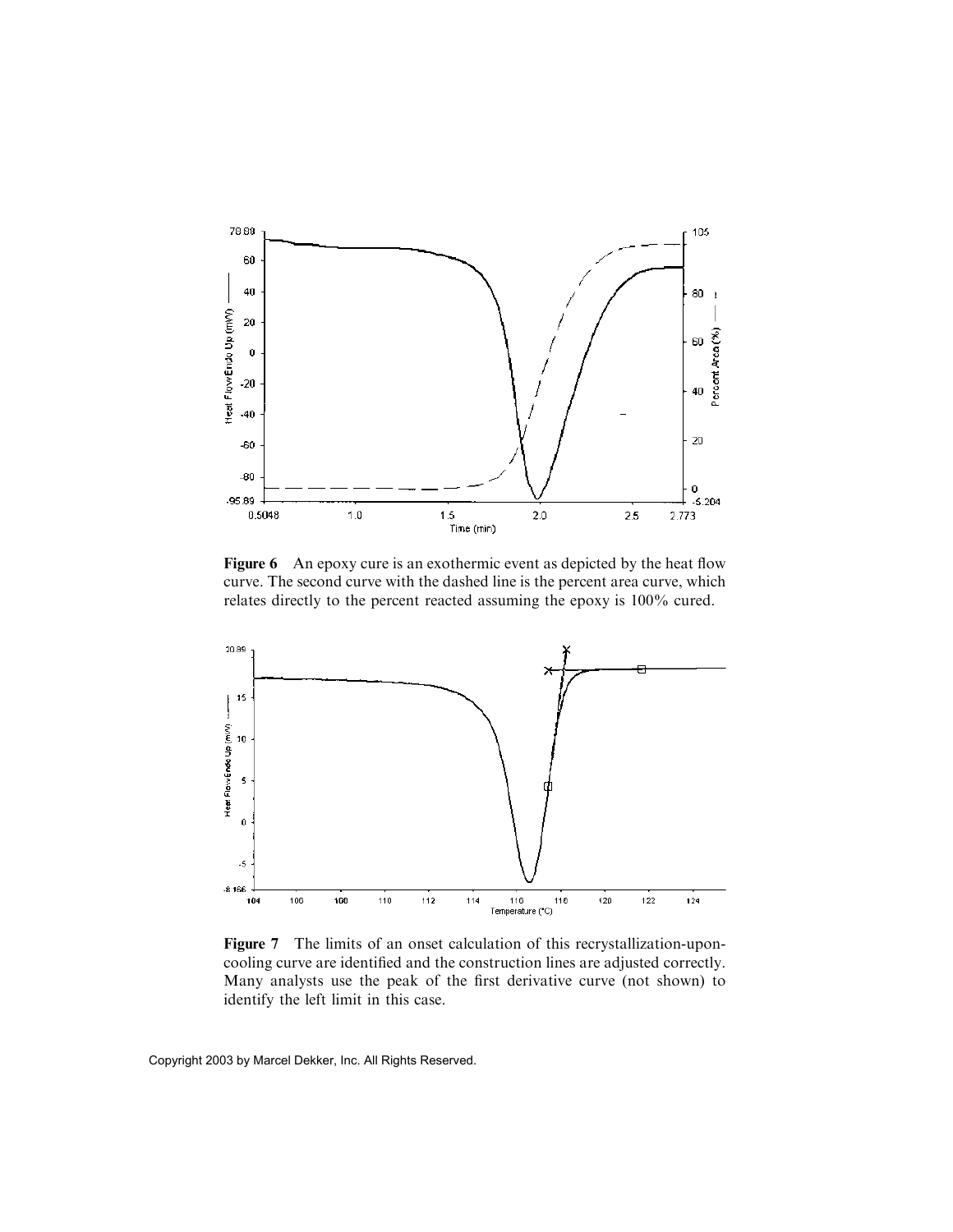<span id="page-8-0"></span>

Figure 8 The onset of recrystallization upon cooling is calculated.

Note that for best results when conducting cooling experiments, calibrate the calorimeter upon cooling. This will correct for instrumental effects and sample supercooling phenomena.

#### Recrystallization Time

Recrystallization time is very useful for the development of processing times for recrystallization upon cooling from the melting temperature. Recrystallization time is measured in an isothermic experiment in which the material is cooled to a predefined temperature and then held there isothermally until the recrystallization is complete. The time it takes to recrystallize is measured. A slight shift in mold temperature often saves time, thus increasing manufacturing throughput. The sensitivity and temperature control of a power-compensation DSC is ideal for this experiment [\(Fig. 9\).](#page-9-0)

This type of experiment is also used to identify the curing cycle of an epoxy material. Although an epoxy material is usually mixed at room temperature (or at subambient temperature), it is heated to an elevated curing temperature and examined isothermally. At the selected isothermal temperature, the material is examined with regard to the length of time it requires to cure fully.

# Oxidative Stability Testing

The investigation into the effectiveness of antioxidant additives in a material is easily done by DSC. This a test that determines the length of time that a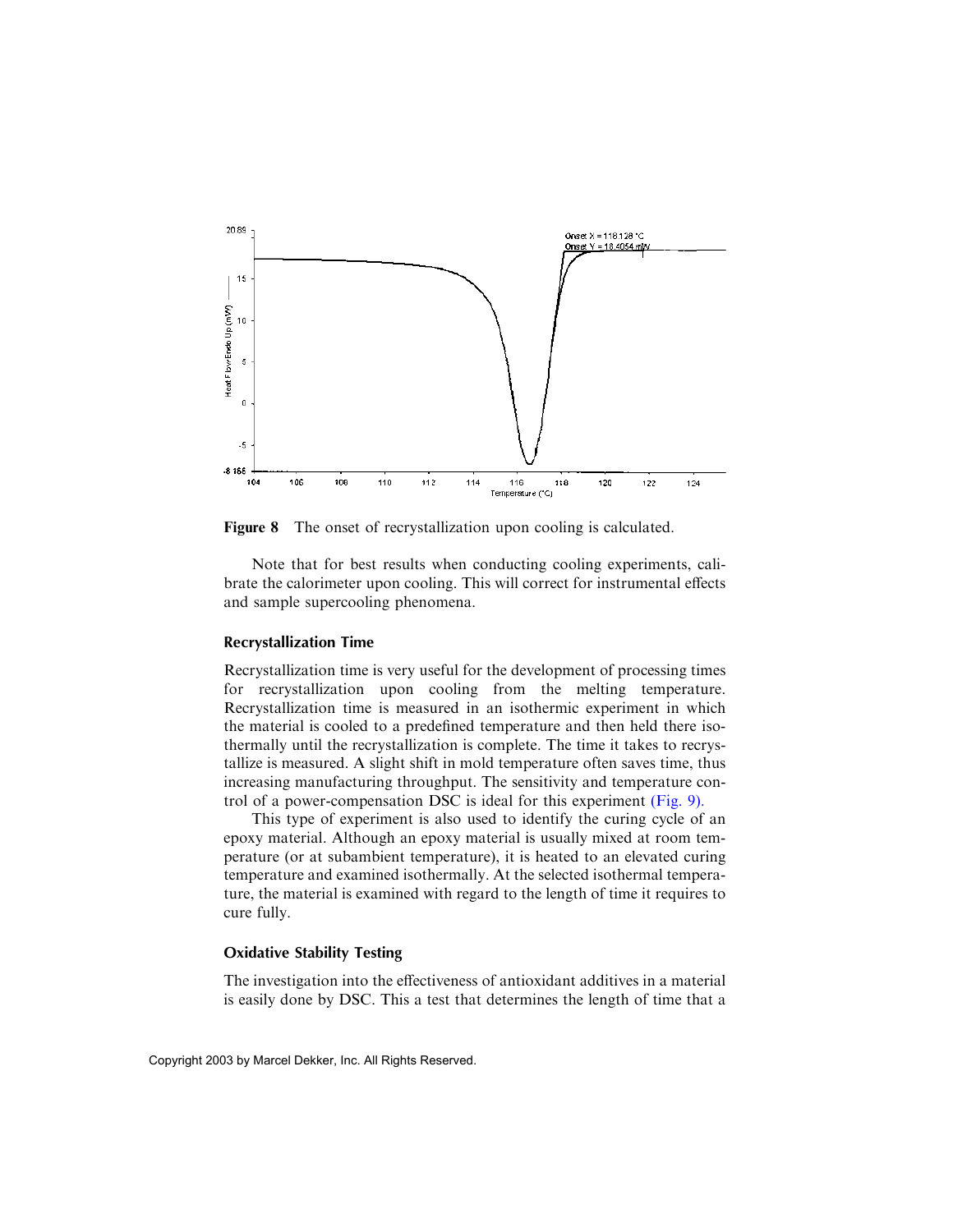<span id="page-9-0"></span>

Figure 9 The three curves displayed are the same sample quickly cooled to slightly different temperatures and then held isothermally until fully crystallized. This is an example of the type of resolution power compensation DSC is known for. This information may have been used to optimize a process.

polymer can withstand an oxidative environment at an elevated temperature. This test is regularly done for cable and wire insulation materials, among others.

A brief overview of this test is that the sample is prepared and installed in a calorimeter that has been purged with oxygen. The sample is heated to  $200^{\circ}$ C and held isothermally at that temperature. The time it takes the material to decompose is measured. Decomposition is indicated by an exothermic downturn of the baseline. The extrapolated onset is calculated to determine the amount of time it took for decomposition. The longer the time, the more effective is the antioxidant [\(Fig. 10\).](#page-10-0)

There are two very important considerations when conducting this test: (1) very accurate temperature calibration and (2) consistent and accurate purge gas flow rate.

For more information on this test, refer to ASTM Publication STP1326, ''Oxidative Behavior of Materials by Thermal Analytical Techniques.''

# Effects of Additives in Plastics or Treatments of Plastics Can Be Analyzed by DSC

Additives will affect the thermal characteristics of a material. The glass transition temperature  $(T<sub>g</sub>)$ , the melting peak, or the recrystallization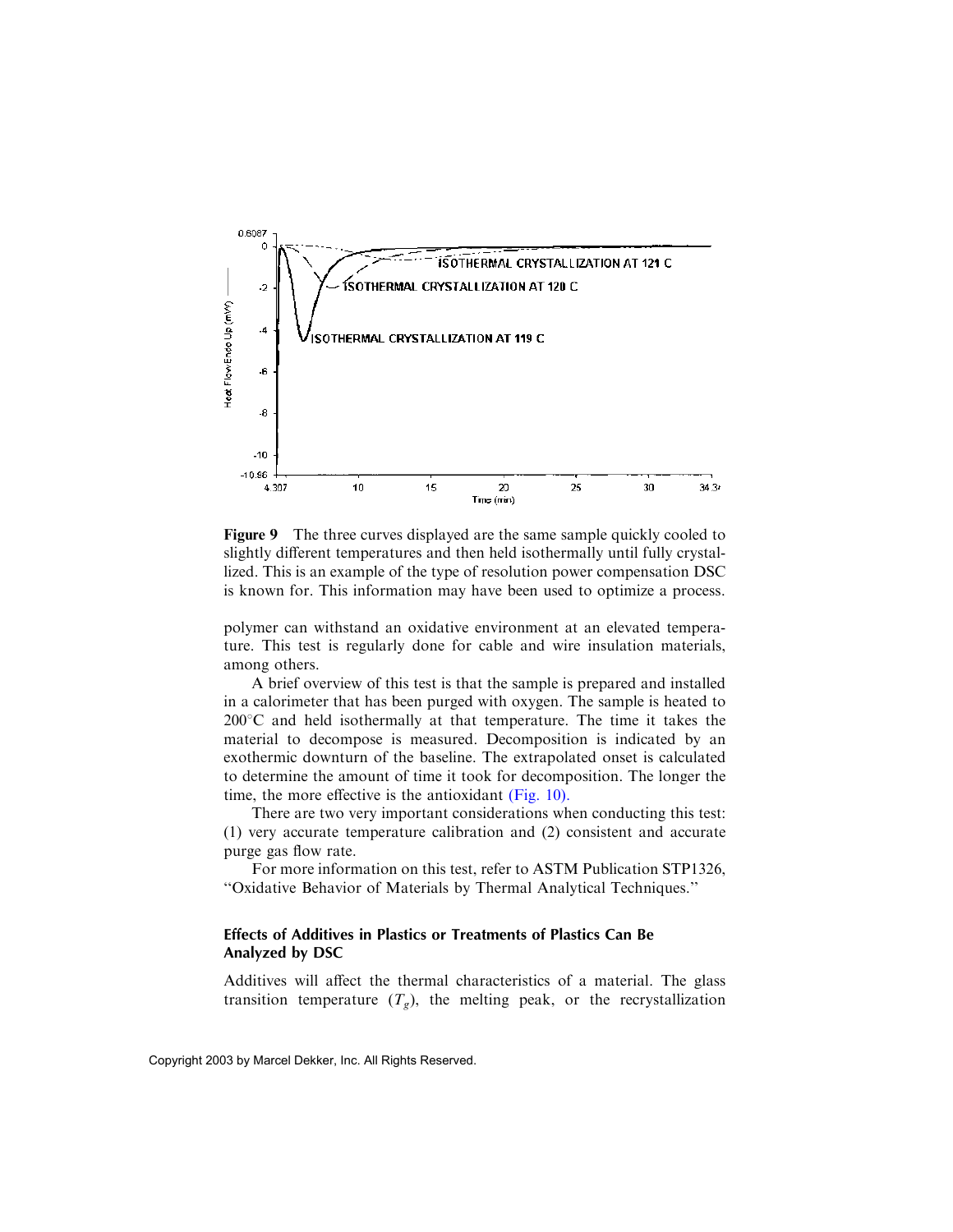<span id="page-10-0"></span>

Figure 10 The calculated extrapolated onset temperature determines the oxidative induction time.

point may shift due to the additive's effect on the material. Some general categories of additives are plasticizers, antioxidants, stabilizers, reinforcements, fillers, impact modifiers, cross-linking agents, foaming agents, flame retardants, lubricants, and antistatics.

One of the most common thermal laboratory practices is to analyze a virgin material, then add plasticizer of a known percentage to the untreated material and measure the effects of the additive by comparing the  $T_g$  or other thermal characteristics of each specimen. [Figure 11](#page-11-0) compares untreated and treated polypropylene samples.

#### Temperature-Dependent Crystallinity

Temperature-dependent crystallinity is a relatively new data calculation of a temperature scan of a material. PerkinElmer Instruments LLC has the exclusive rights to this software package, which was developed by Vincent B. F. Mathot of DSM, The Netherlands, and Gosse van der Plaats of the Netherlands. Note that it does not matter what instrument you use to collect the data, just that it is in ASCII format so that it can be imported into this standalone software package.

Before the temperature-dependent crystallinity calculation was available, the estimate or calculation of the percent crystallinity of a semicrystalline material was more subjective. The melting peak area of a semicrystalline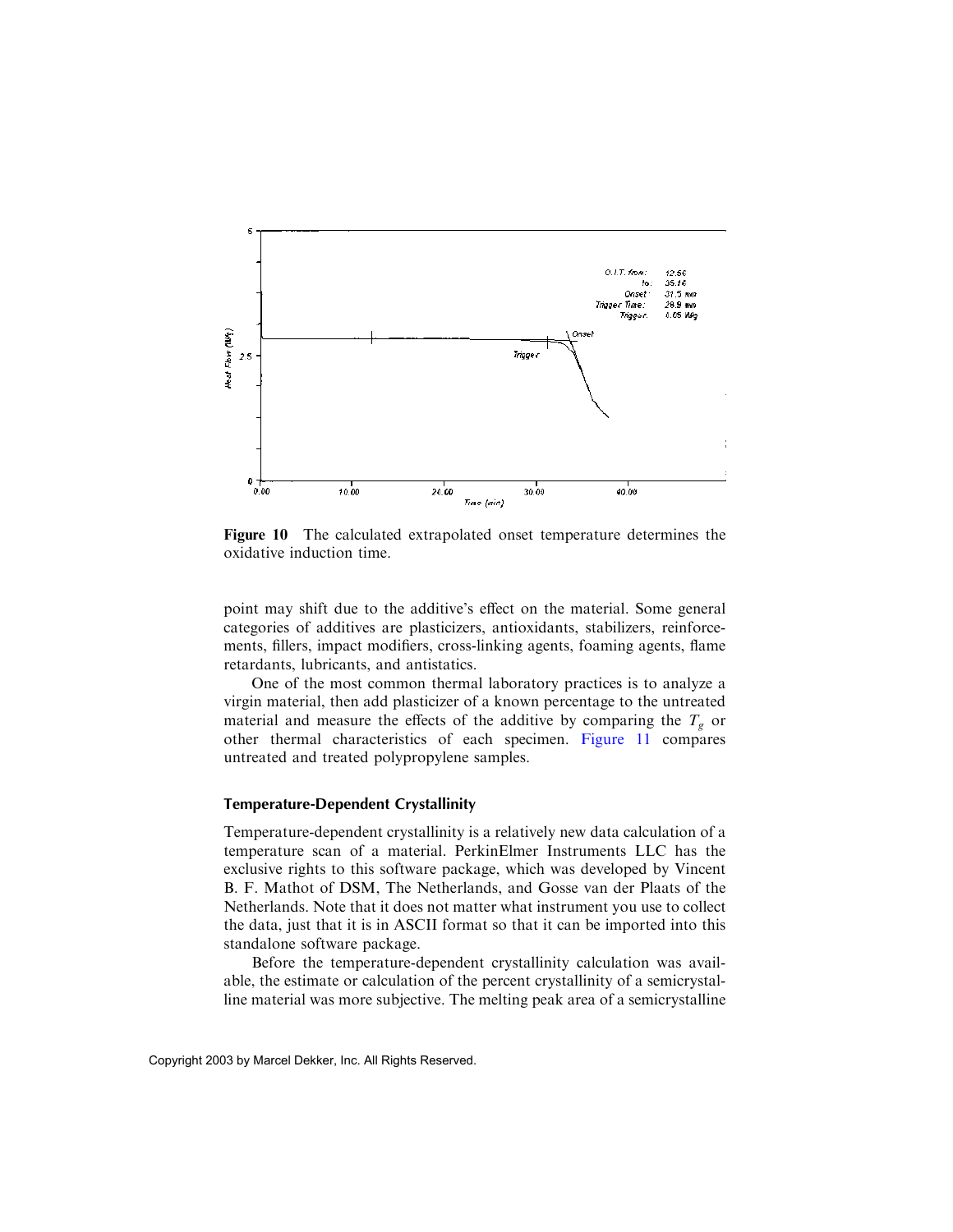<span id="page-11-0"></span>

Figure 11 A recrystallization of two polypropylene samples; one is gammairradiated and the other is untreated. Notice the differences of endsets (where the exothermic peak returns to the baseline), the peak temperatures, and the areas.

material was compared to the melting peak area of a 100% crystalline structure. A simple ratio was done of the two and the percent crystallinity was assumed. The subjectivity arises from the placement of the calculation limits chosen by the analyst. Many times they are in error or are not reproducible. Temperature-dependent crystallinity calculations eliminate many of these errors and are more reproducible.

Temperature-dependent crystallinity software analyzes the percent crystallinity of a material during a DSC scanning experiment. As the material changes during heating, the calculation may be done on any portion of the thermal curve through the melt. It extrapolates the postmelt baseline down to the lower temperature limit, which is usually in the glass transition region. This extrapolation is a reference line; deviations in the thermal curve are compared to it and to published theoretical crystallinity values. The crystallinity values of the material are then presented in tabular form.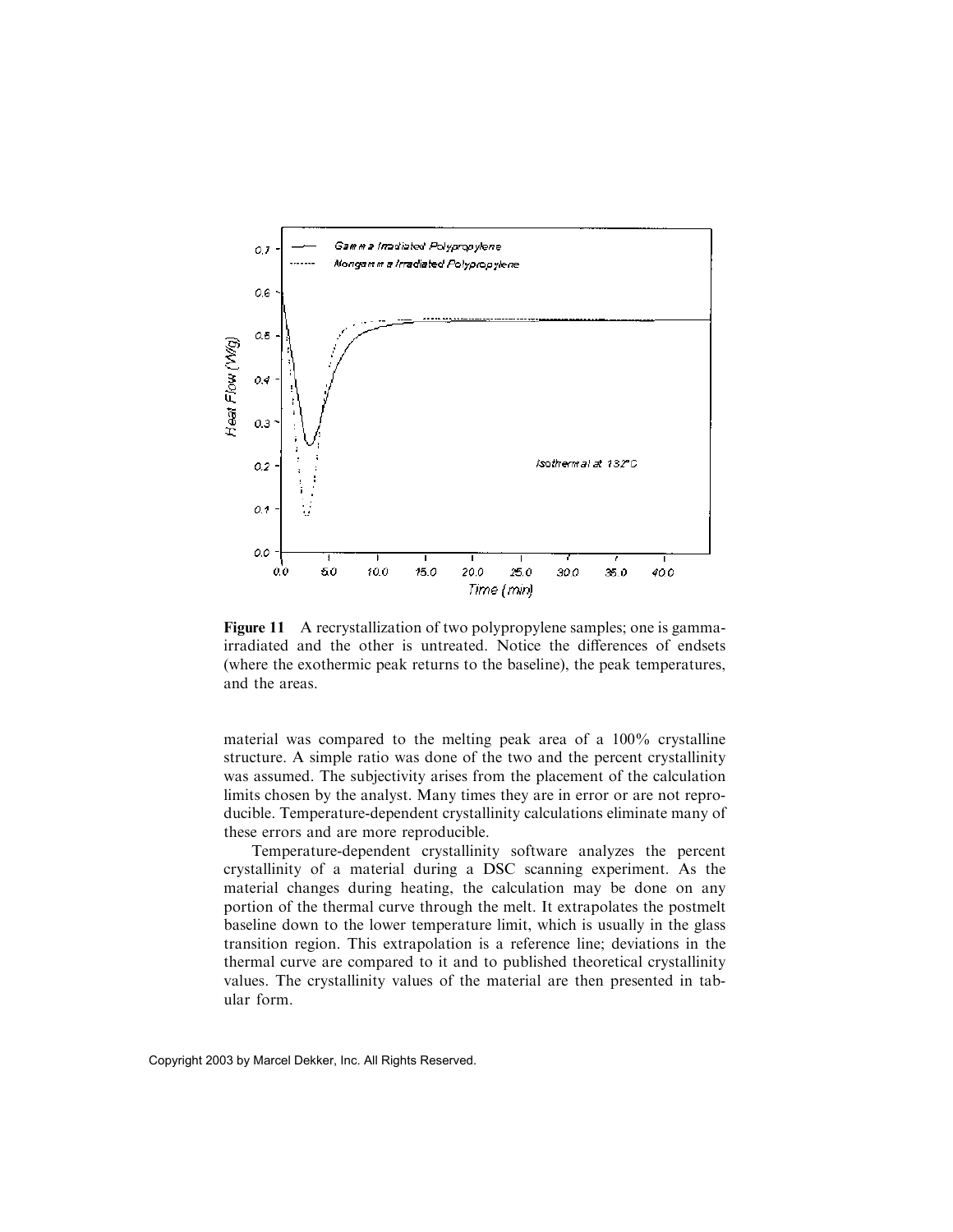Understanding the percent crystallinity in a material will be helpful in designing products, prolonging product life, or designing new processes (Figs. 12 and [13\).](#page-13-0)

## QA/QC Applications

Some mechanical tests of materials are now being correlated to DSC testing. Examples of these are abrasion testing and impact testing. They are now being tested by both mechanical means and by DSC. A material that passes the mechanical test should be characterized by DSC and likewise the failed products being characterized by DSC. The differences in the materials characterization by DSC are noted and used in collaboration with the mechanical test findings. Generally the DSC testing is faster and more reproducible.

Routine QA/QC material testing is now being automated so that the samples are accurately prepared and encapsulated by the thermal analyst, but loaded into an autosampling system for analysis and data calculations with automatic tolerance testing. That is, the software automatically identifies the sample as a passed or failed sample. This type of automation



Figure 12 Temperature-dependent crystallinity is determined for most common polymers by using a simple software package that employs userdefined limits for the calculation on the DSC heat flow curve. The resultant temperature crystallinity curve is produced with the percent crystallinity table.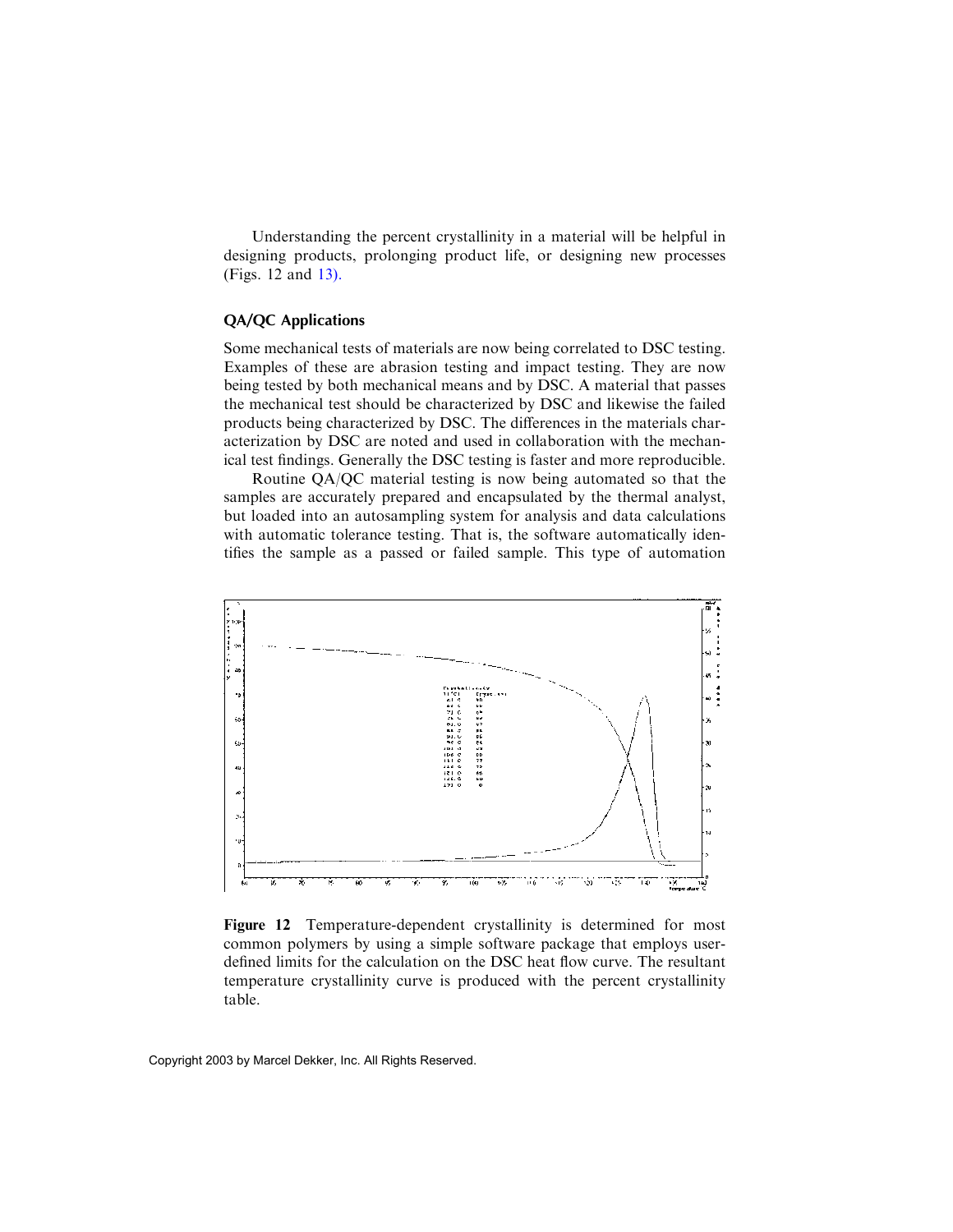<span id="page-13-0"></span>

Figure 13 An example of temperature-dependent crystallinity showing the postmelt extrapolated baseline. The table indicates the change in crystallinity as the material is heated. This information may be useful for determining processes and the material's useful working range.

system addresses the needs of business today by providing not only higher throughput, but also a simple handling of samples and data. [Figures 11](#page-11-0) and 14 show examples of QA/QC comparisons.

## A BRIEF HISTORY OF DIFFERENTIAL SCANNING **CALORIMETRY**

Early civilizations stumbled over the effects of temperature on materials. Since those early stages, there have been significant advances that are worth mentioning.

The current DSC evolved from the first thermal analysis done by Sir Roberts-Austen, who, in 1899, invented differential thermal analysis (DTA). His investigations were of clays and silicate materials. DTA was used as a laboratory setup that measured the temperature difference between a sample specimen and an inert reference material.

Currently there are two DSC designtypes that are used to characterize plastics. They are power-compensation DSC and heat flux DSC. The powercompensation DSC measures the heat flow directly to or from the sample specimen, while the heat flux DSC measures the change in temperature between the sample specimen and an empty reference pan and then uses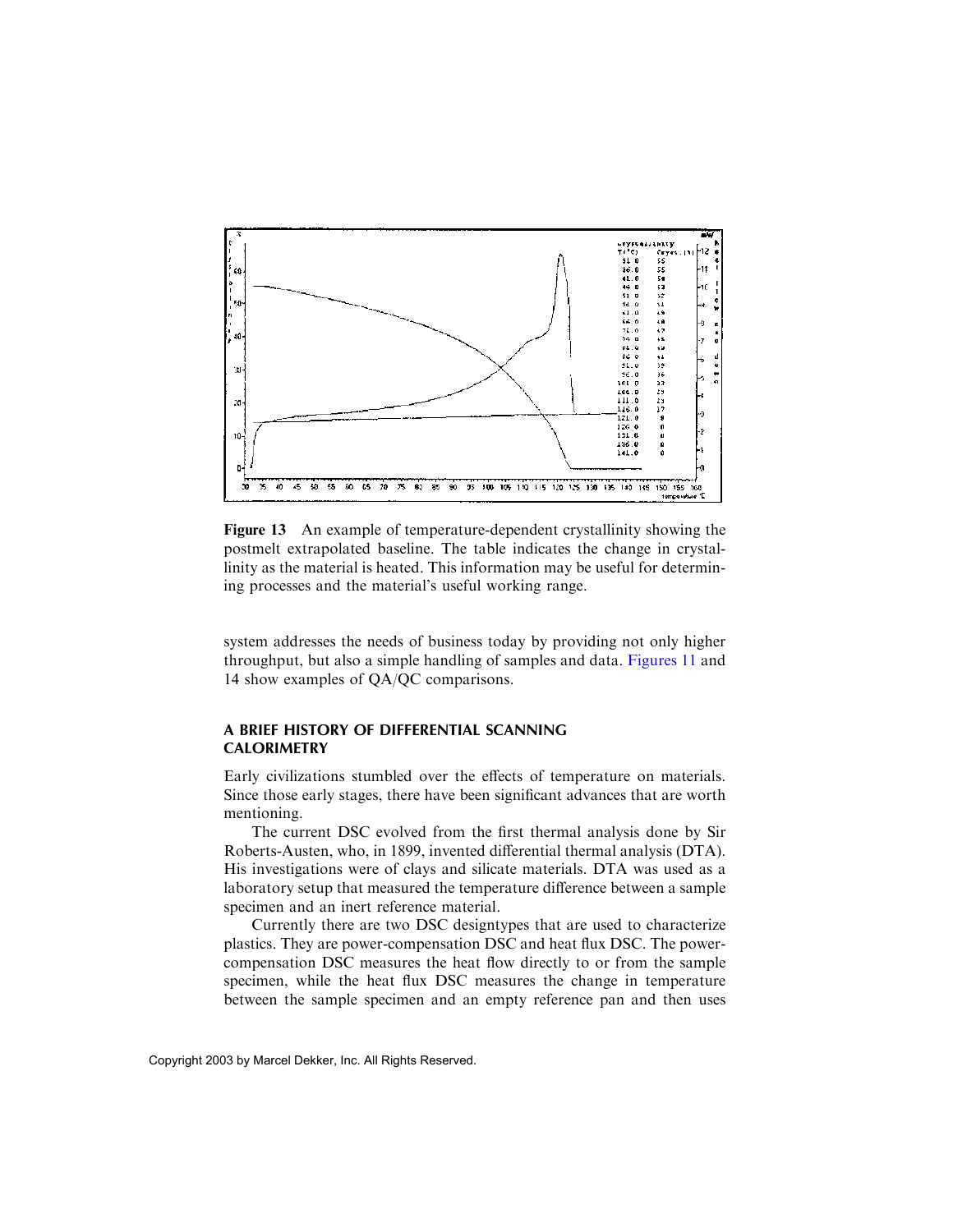

Figure 14 A comparison of two types of polyethylene upon cooling.

algorithms to calculate the heat flow. They both serve the plastics industry well.

Heat flux DSC and power-compensation DSC are used to analyze most polymers. The difference between them, besides the temperature-sensing device, is the speed and accuracy at which they can heat and cool a sample specimen. The power-compensation DSC has the ability to heat and cool at very fast rates (up to  $500^{\circ}$ C/min), while the heat flux DSC effectively heats or cools at slower rates (up to  $30^{\circ}$ C/min). Their differences in heating/cooling are due to the design of the calorimeters and the heat transfer characteristics of each. For a heat flux DSC diagram, see [Fig. 15.](#page-15-0)

Because of the fast cooling rates, the power-compensation DSC is typically used for materials that are difficult to analyze or that require fast cooling rates (quenching). Depending on what analysis is, desired, quenching may be required to condition the sample in such a manner that the next heating scan will produce the desired results consistently. Power-compensation DSC has the best temperature control and energy sensitivity of all calorimeters. [Figure 16](#page-15-0) is a power-compensation DSC diagram.

## DSC OPERATING VARIABLES: REPRODUCIBLE EXPERIMENTS AND TESTS

The best way to ensure that material investigations that are reproducible and accurate is to be aware of the operational variables that will affect your analysis. For best results, none of these variables should be overlooked: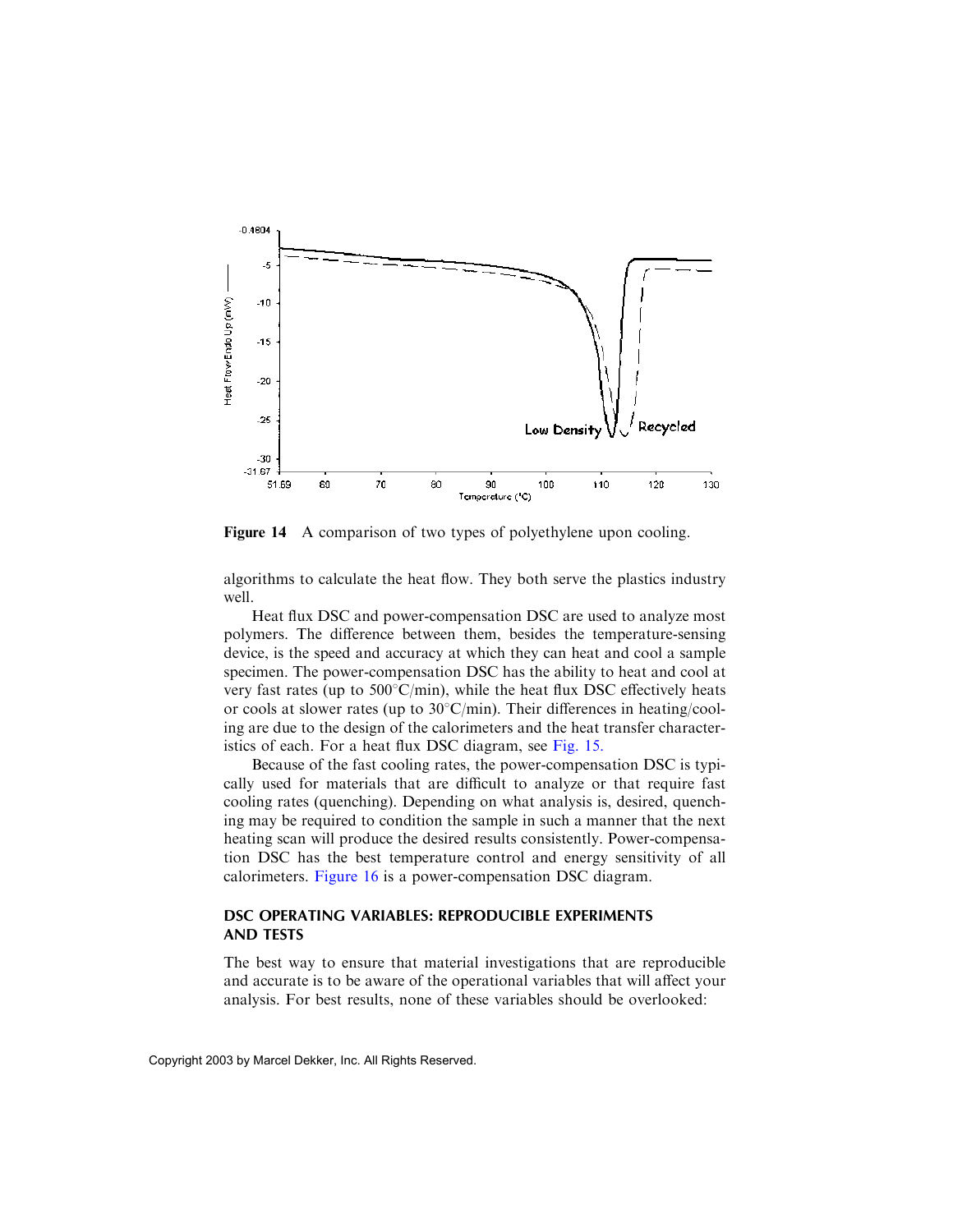<span id="page-15-0"></span>

Figure 15 Heat flux DSC utilizes a large, single heating element that heats both sample and reference materials. It should be operated slowly, at about  $10^{\circ}$ C/min to minimize thermal lag. It utilizes thermocouples to sense the temperature difference between the sample and the reference.



Figure 16 Power-compensation DSC schematic depicting individual platinum heaters and sensors. Power-compensation DSC is typically used for very exact calorimetry work which demands accuracy as well as precision. It is used for fast quenching experiments such as subtle  $T<sub>g</sub>$  determination as well as melting studies and specific heat studies. It is also used for routine analysis.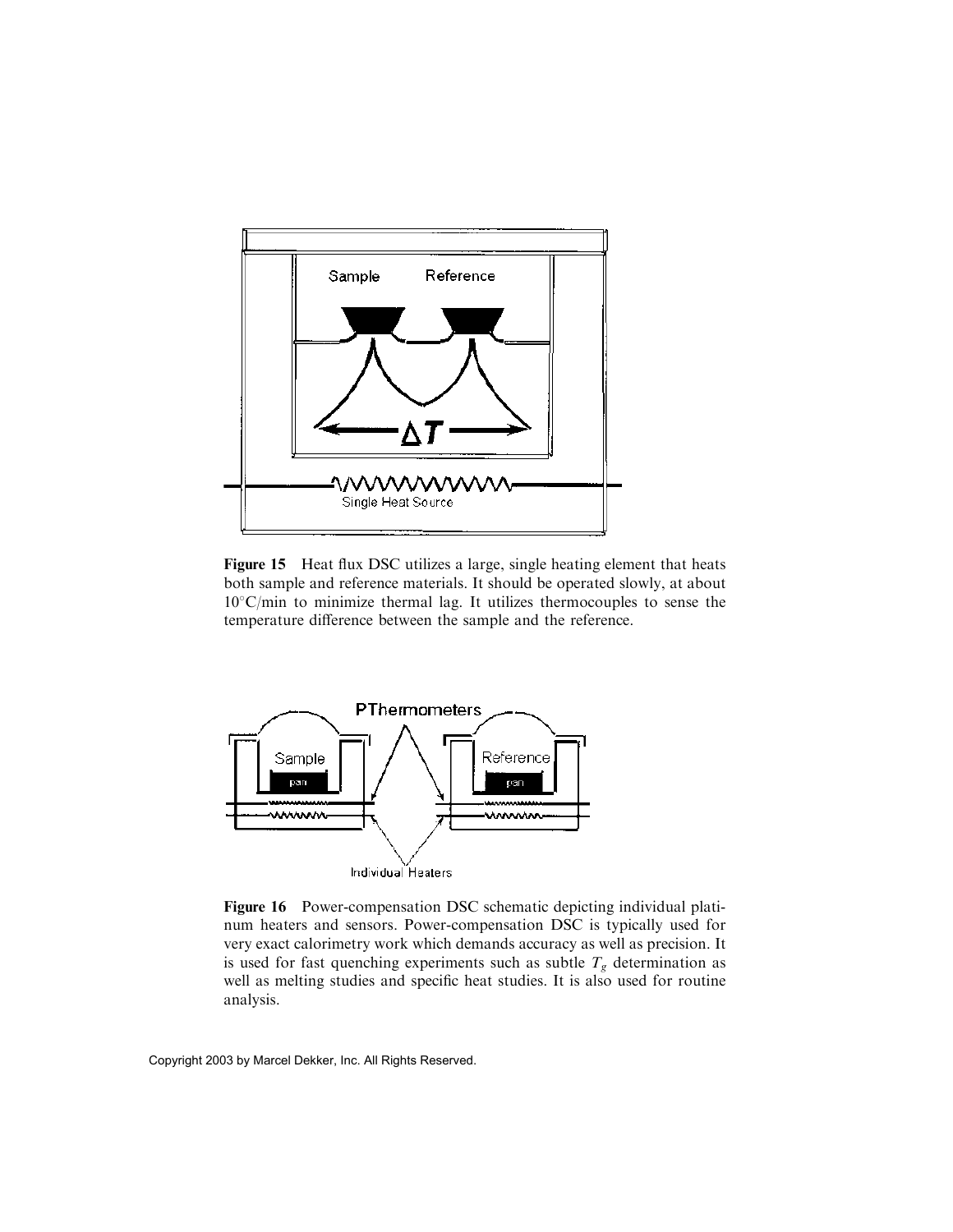Cleanliness of the instrument Instrument coolant Calibration parameters Sample pan selection Sample size Sample preparation Sample encapsulation Sample atmosphere Temperature range of interest Scanning rate

The operating variables of the DSC will affect the results. The point of DSC experiments is to have reproducibility from today's experimental run to next week's experimental run. These operational variables are important; if they are not checked they will lead to nonreproducible results.

## Checking Instrument Calibration

The first instrument variable to verify is that the analyzer is calibrated correctly. This is easily done by running an encapsulated calibration reference material and evaluating its melting temperature and the transition energy required to melt that material. A typical reference material used for calibration is indium. The melting temperature of indium is  $156.61^{\circ}$ C. It is 99.999% pure, which translates into very accurate temperature calibration and energy calibration  $(\Delta H)$ , which is the integrated area under the melting peak [\(Fig. 4\)](#page-5-0). This test may be done regularly—daily or weekly, or when deemed necessary.

To see if the analyzer is calibrated correctly, compare the results of an indium run (run under the same conditions as the sample—same scan rate, etc.) to the expected or theoretical values of indium. Let's say that your calibration check reveals that the onset temperature of indium is  $159.0^{\circ}$ C. Is this value out of tolerance? The acceptable tolerance range for any analyzer is chosen by the operator. Indeed,  $159.0^{\circ}$ C might be acceptable for someone who is doing a very broad review of materials. On the other hand, it might be out of tolerance and totally unacceptable for more precise material characterization work.

Assuming that the instrument calibration check is not acceptable and the DSC requires recalibration, the first thing to do is to clean the analyzer.

Cleaning a DSC

Visual observation of the DSC furnaces, lids, and covers should be done. If you see contamination in the furnaces, remove the covers or swing them out of the way and remove all sample pans from both the sample and reference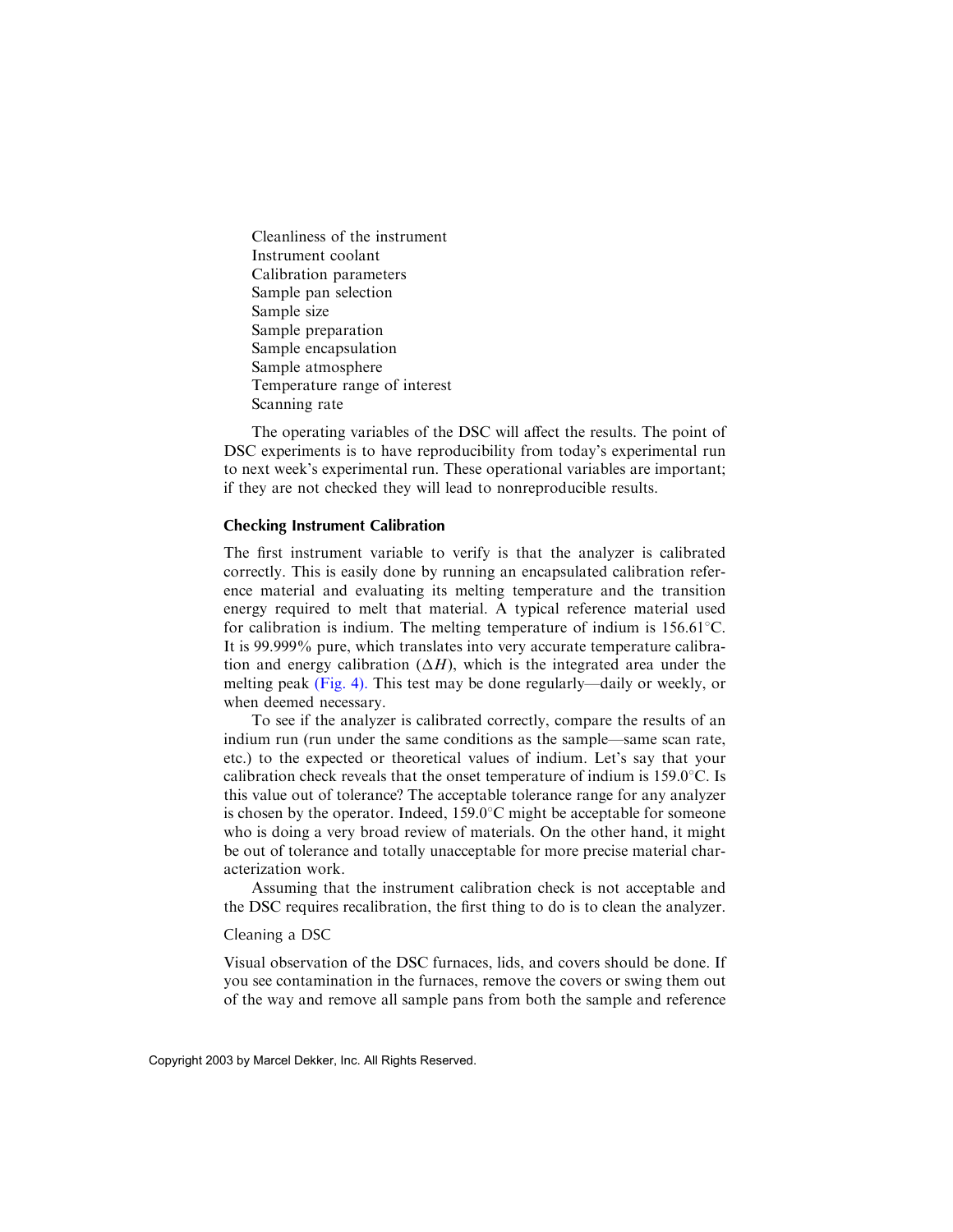sides of the calorimeter. Then, with the furnace open to ambient air, heat it to  $600^{\circ}$ C. This will burn off the organic contaminants. If volatile gases evolve during cleaning, you may want to hold a small exhaust line above the furnace to evacuate the volatile gases safely out of the laboratory.

Cleaning the remaining furnace covers must also be done. If you have a power-compensation DSC, flame the platinum covers and reshape them before installing them into the furnaces. Check the underside of the swing-away cover, and if there are any blemishes or stains from volatiles, clean them away with an appropriate solvent, followed by an isopropyl alcohol rinse, followed by a water rinse, and air dry.

If you have a heat flux DSC, the cover over the sample area should be cleaned in the same manner as the swing-away cover described above. Never use abrasives on the sample area components or furnaces. If there is a persistent stain that heat or solvent cannot remove, then call the instrument manufacturer and follow its recommendations.

Now reassemble the clean DSC and run the indium sample again. Sometimes cleaning the DSC is all that is required to return the instrument to working order. Check the indium onset temperature of melting against the expected values and determine if the DSC still needs recalibration.

If the DSC is still out of calibration, you must recalibrate it.

Getting Ready to Calibrate the DSC

There are certain things that remain to be checked on the instrument.

- 1. Check the sample purge gas. If you are using bottled gas, now is the time to check whether the tank should be replaced. It is best not to let tanks run to empty. If 100–300 psi is left in the tank, replace it.
- 2. Check the coolant that you are using and replenish it, if required.

## Calibrating the DSC

When calibrating a DSC or any other thermal analysis analyzer, the previous calibration values that are applied in the software should be erased. This is easily done via the software by restoring defaults. Defaulted values are calibration settings that the factory sets as a common value for all DSCs produced. If you don't restore defaults, you will be calibrating incorrectly by installing your calibration factors on top of previous calibration factors. To understand exactly how your calibration software operates, refer to the instrument documentation provided by the manufacturer.

Today's calorimeters have a furnace calibration routine that is separate from the temperature and enthalpy calibration routines. Follow the manu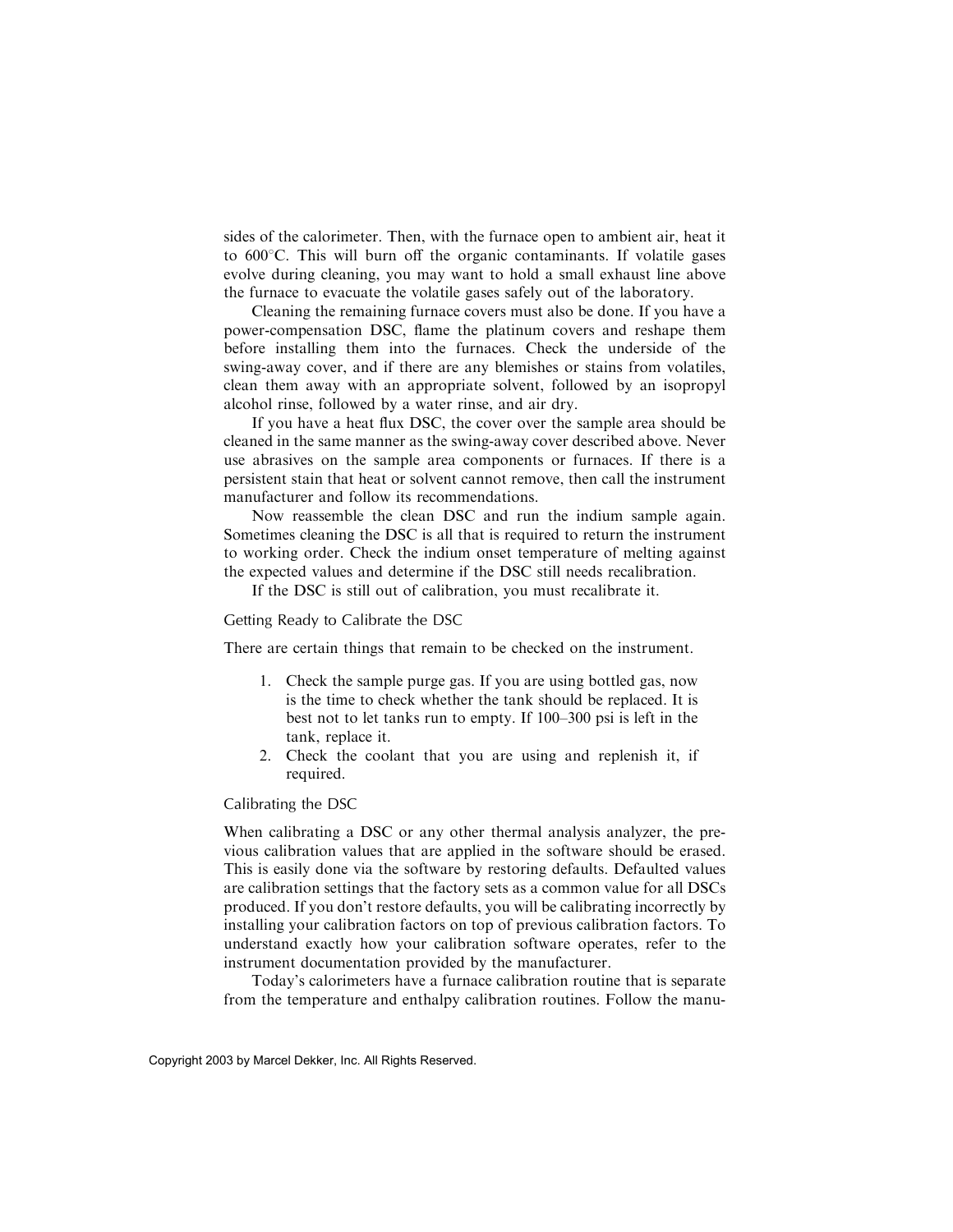facturer's recommended sequence of which order to perform these routines. The first thing to identify is the temperature range of interest that you will be working in. Let's use the example of  $-10$  to 200°C for your temperature range of interest. Based on this information the furnace calibration should bracket this range. That is, set up the furnace calibration with limits equal to these or slightly beyond these limits.

A general overview of temperature calibration and enthalpy calibration (heat of fusion) is best if DSC operational basics are understood before calibration is begun.

- 1. Use the same sample pans that you will use when running your samples.
- 2. Set the sample purge gas so the flow rate, in milliliters per minute, is exactly the same as when you run your samples.
- 3. Use the same instrument coolant as you will when you run your samples.
- 4. Use the same scanning rate as you will use when you run your samples.

The instrument should be thermally equilibrated and stable before calibration. This is accomplished by turning on the purge gas, coolant, and instrument 45 min before calibration. The analyzer should be equilibrated at load temperature, which is usually set to  $25^{\circ}$ C.

The next thing to do is to select two calibration reference materials that melt within the experimental temperature range. It is best to use the purest materials available. Materials that may be are commonly used for this temperature range  $(-10 \text{ to } 200^{\circ} \text{C})$  are distilled water and indium. (Note that there are many other subambient calibration materials. Water was chosen to explain how to run a liquid sample.) The melting of these materials is well documented and reliable. At room temperature, water is a liquid and indium is a solid. Each sample will have to be prepared slightly differently.

We will make the assumption that the sample pans selected are proven to be best for the samples that will be run. In this case we will use standard aluminum pans. For the liquid sample we will not crimp the sample pan and for the indium sample we will crimp the sample pan.

We will use the indium and water to calibrate temperature, and indium to calibrate energy.

To run the water sample, place an empty uncrimped sample pan on the reference side of the calorimeter. This is always the right side of the analyzer. Using a pipette or an eyedropper, fill another sample pan halfway with distilled water and place it on the sample side of the analyzer. Weighing the water sample is not necessary because we are only using the melting onset temperature, which is unaffected by sample weight. Install the furnace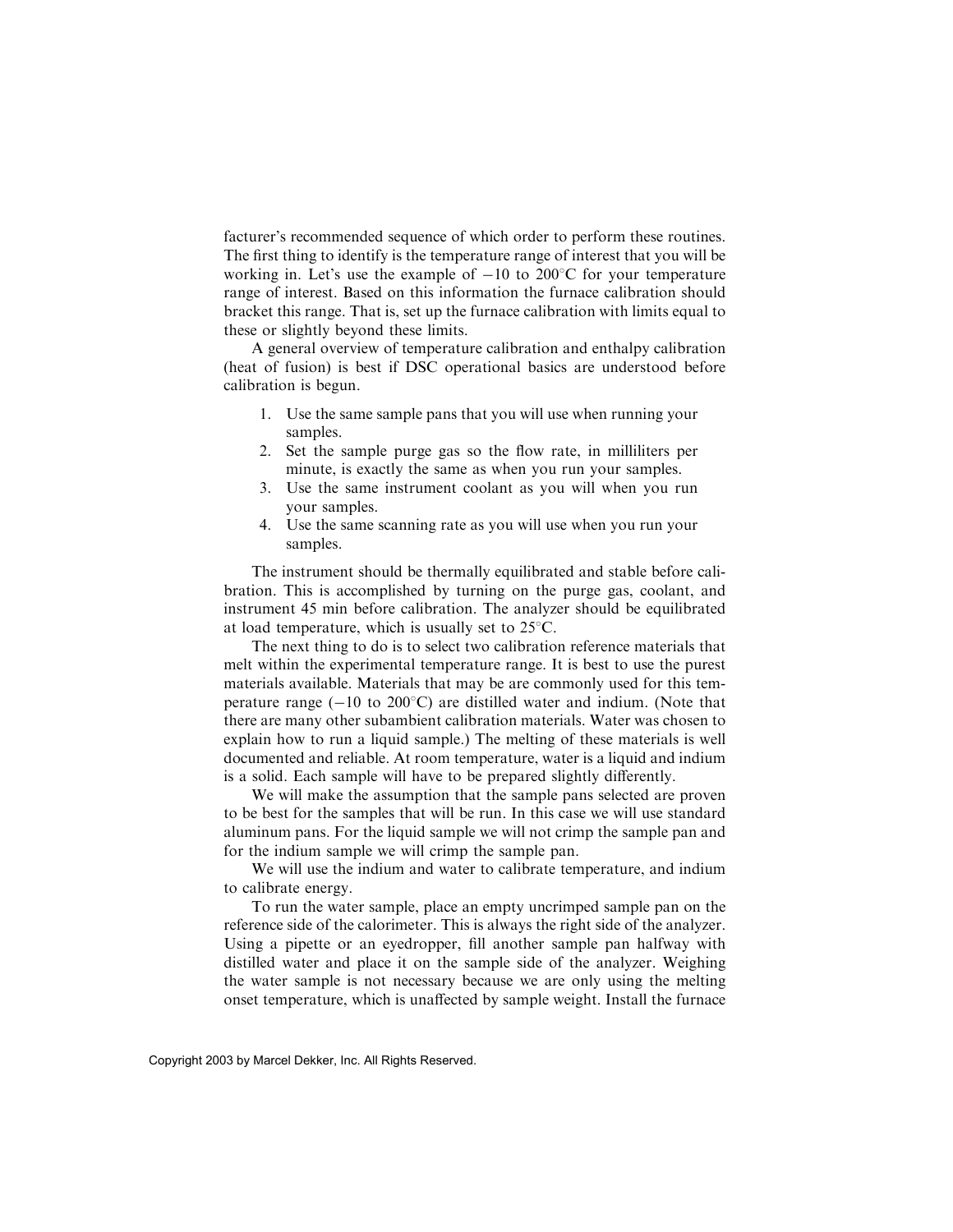covers and cool the analyzer to  $-25^{\circ}$ C; let it equilibrate for 5 min. The distilled water is now a solid that can be used as a melting standard.

Set up the method as you would for the samples that you will run, using the same scanning rate (usually 10 or  $20^{\circ}C/min$ ) and experiment with temperature limits of  $-25$  and  $25^{\circ}$ C. This temperature span should be large enough to encompass the melting peak of the distilled water. Begin the run and observe the melting.

After the run is over, calculate the melting temperature of water. This is easily done by calculating the peak temperature and including the onset temperature. In [Fig. 4,](#page-5-0) an indium melt, observe that the limits of the calculation are set on the flat portion of the baseline before and after the melting peak. Use the onset temperature as the melting point of water.

Now return the analyzer to the load temperature  $(25^{\circ}C)$  and remove the sample and reference pans. Preparing indium for a calibration run takes a little more time than preparing the distilled water because you will crimp the sample and weigh it accurately before using it.

Using the same type of standard aluminum pans, crimp one empty pan and lid together and place them in the reference side of the calorimeter. This point is a good time to check the calibration of the weighing balance and calibrate it if required. For the sample side of the calorimeter, we will tare the weight of the sample pan and lid in the balance before encapsulating the indium in the pan.

Indium is supplied as a  $\frac{1}{8}$ -in. diameter wire. It is soft enough to use a razor blade to slice off a thin slice of the indium. The ideal indium sample will weigh between 6 and 10 mg and lay flat on the bottom of the pan. Take the sliced piece of indium and smear it against a clean work surface with a handle of a forceps or tweezers until it is a thin foil. Then cut a small rectangle of indium from that foil and weigh it. Keep trimming it until it is the desired weight. Place the indium in the sample pan, flat along the pan bottom, and encapsulate it per the manufacturer's instructions. Record the weight and enter it into the method being used. Install the crimped sample in the calorimeter on the left side (sample side). Indium melts at  $156.61^{\circ}$ C, so set up the method to begin and end approximately  $25<sup>o</sup>$  below and above this temperature. Once the analyzer contains the sample and reference crimped pans and it is equilibrated at the initial starting temperature of the experiment, begin the run.

Again, calculate the peak area of the indium melt and include the onset temperature in the calculation (Fig. 4). Observe that the limits of the calculation are set on the flat portion of the baseline before and after the melting peak. Use the onset temperature as the melting point of indium and use the normalized peak area ( $\Delta H$ ) as the enthalpy value for indium. Indium is the purest material available for calibration of a DSC and should always be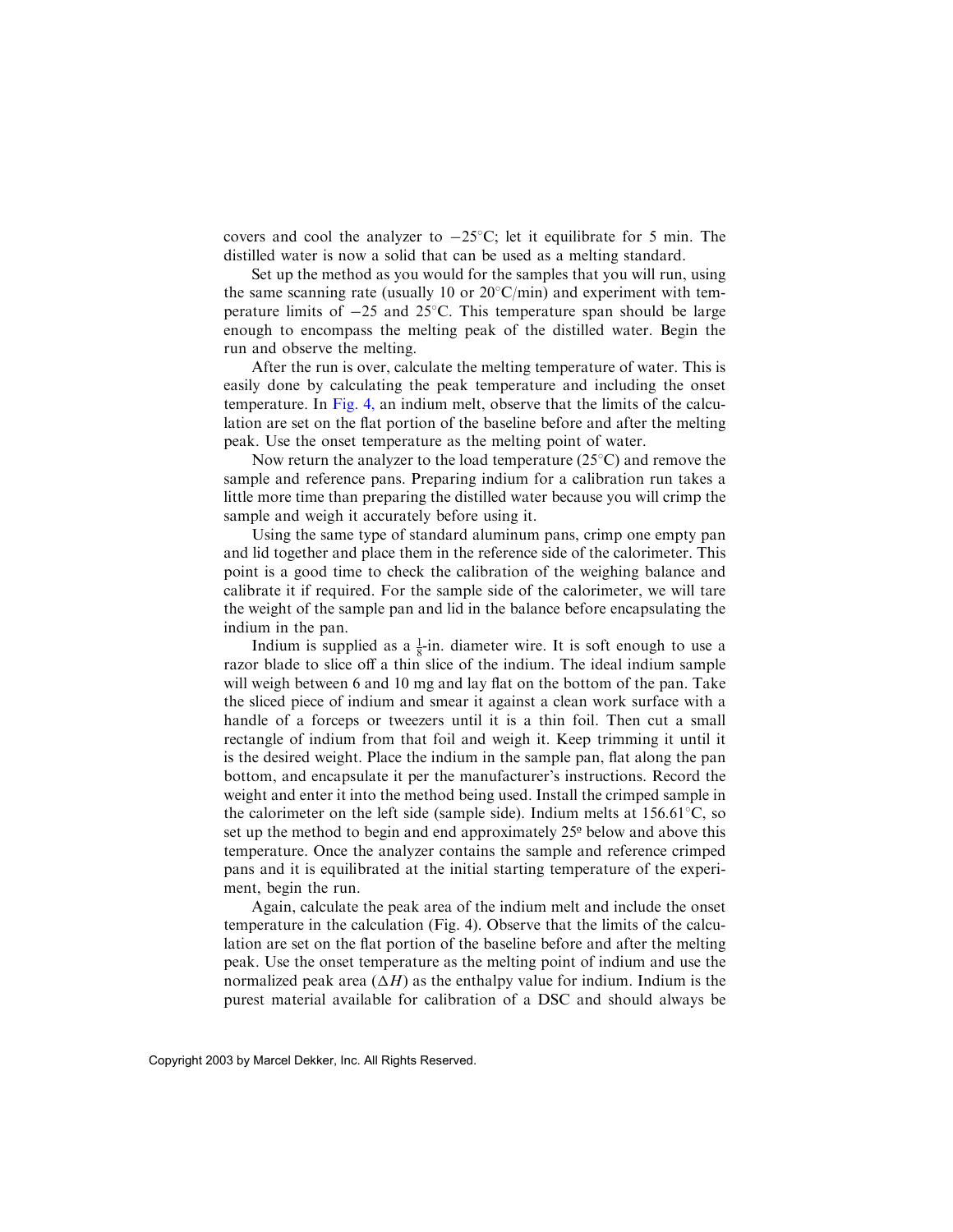used for the energy or heat flow calibration. Even if indium is not in the temperature range of interest for your analysis, it should still be used for the energy calibration.

Now enter the calculated and expected values for distilled water and indium into the calibration software per the manufacturer's instructions and apply them to the DSC. The analyzer is now properly calibrated and ready to run sample specimens.

## Sample Size

For the very best results, the sample weight should be the same from run to run. The sample shape and preparation should be the same. The sample should cover the entire bottom of the sample pan and ideally should weigh more than 3 mg. Of course, the sample weight is dependent on the density of the material and there might be times where you will struggle to reach 2 mg of sample; 3 mg is only a guideline.

# Sample Preparation

DSC sample specimens can have different physical forms: thin films, thick films, composite sheets, powders, chunks, pellets, liquids, or highly aerated foams. Sample preparation is important because a poor choice of sample preparation tools can actually change the crystalline structure of the sample. An example of this is the use of a saw, which creates friction during cutting that translates mechanical energy into heat energy, which may change the structure of the polymer.

Thin films are easily prepared for encapsulation. Typically, a cork borer or a clean paper punch is used to punch several sample specimen disks from the larger thin film sheet. These disks should be sized to fit snuggly in the sample pan and cover the bottom of the pan. They should be stacked until the sample specimen mass is more than 3 mg. Other tools that can be used for thin film preparation are scissors or razor blades. If irregularly shaped thin film sample specimens are prepared, then cover the bottom of the sample pan and stack them evenly in a similar fashion as the disks.

Thick films are prepared in the same manner as thin films; razor blades are frequently the first choice as a cutting tool. Razor blades are much better than other mechanical cutting devices, because they do not introduce heat energy into the sample during preparation.

Composite sheet material sample specimens are prepared for the DSC by means of shears, saws, and nibblers. These tools all generate heat that may be detrimental to the sample specimen. Many times, however, there is no other choice. A wise choice is to use cutter coolant during preparation.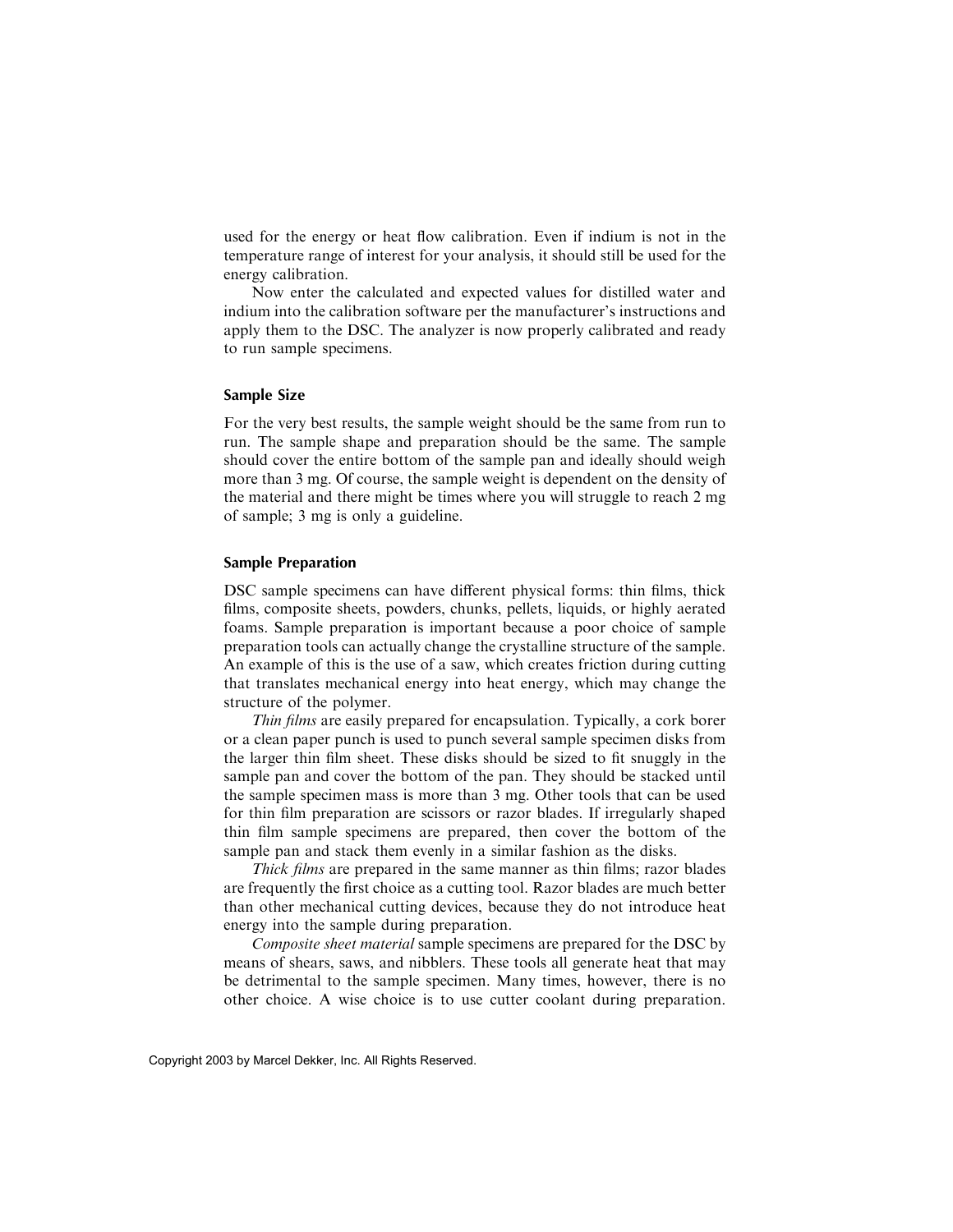Choose a coolant, such as a water-based coolant, that will not react with the sample.

Powders are the simplest to prepare for DSC analysis. Each powder particle is usually the same size in diameter or mesh. Carefully scoop the powder into the sample pan using a spatula. Cover the bottom of the pan and fill the sample pan halfway or enough to reach 3 mg.

Chunks and pellets are samples that are larger than a powder and irregular in size. The best way to prepare irregular chunks is to use a razor blade and slice the chunks into smaller chunks. Smaller chunks are better than larger chunks, as are small slices of a pellet as opposed to a large section of pellet. Uniform heating of the sample is the main concern. A large solid sample can be compared to an iceberg, in that an iceberg melts on the outside and is cold on the inside. The ideal situation is to have small sample specimen pieces, which afford more surface area to the controlled atmosphere, so each piece will heat in a uniform manner. If large chunks cannot be avoided, then use a slower scanning rate so uniform heating of the sample takes place.

Liquids are easily run in the DSC because there are special sample pans designed for liquids. Use a pipette, eyedropper, or a thin glass rod as a dipstick to load the sample into the proper sample pan. Be aware that sometimes liquids will wick up the sides of the sample pan; if this happens, use a smaller sample or choose an alternative sample pan.

Highly aerated foams may be difficult to prepare for the DSC because of their low density. What results is a very large sample that is low in weight. To overcome this, you may have to use the largest-volume pan available and use a piece of platinum mesh as a cover. Use a tweezers to pinch the mesh in place. Avoid crushing or compressing the foam to make it fit into a standard pan or small pan, because the material's characteristics will change as a result of the mechanical energy transferred to the sample during compressing. It is not unusual to have to run a sample as light as 1 mg. A highquality DSC can analyze foams, but not all DSCs have enough sensitivity. Usually a power-compensation DSC is required.

#### Sample Pan Selection

A sample specimen is encapsulated in a sample pan to protect the calorimeter from the sample during heating, and the pans provide a convenient way to handle the samples. Most sample pans are crimped or sealed after installing the sample specimen. Crimping and sealing usually enhance the heat transfer properties between the calorimeter heating element and the sample specimen. A crimper is the best choice to seal a pan, rather than tweezers or other devices, because a crimper ensures the same crimp each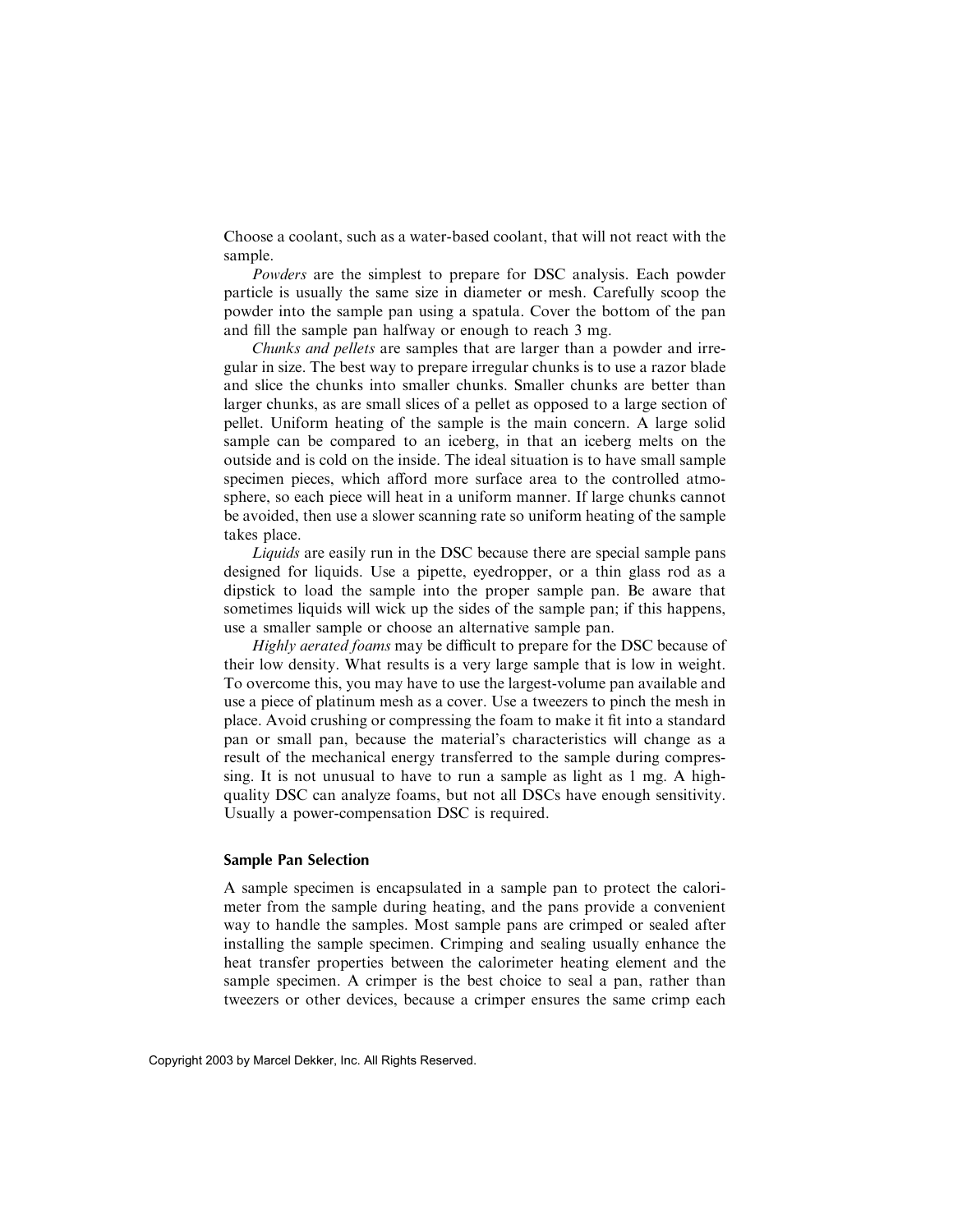time. Crimpers eliminate differences between analysts' style and provide a reproducible seal each time. Numerous sample pans and crimping assemblies are available. Sample pan selection is based on sample type and temperature range of interest. The following general categories of the pans and crimpers are discussed in more detail in this section:

Standard sample pans and crimpers Specialty pans DPA 7 pans Volatile sample pans and crimpers Vapor pressure pans and crimpers Large-volume stainless steel pans and crimpers Reusable high-pressure capsules and sealers Autosampler system pans and universal crimpers

Standard sample pans are made of aluminum, gold, or copper. Aluminum standard sample pans are most commonly used for polymer analysis. They are the least expensive pans and provide for easy crimping, and they have excellent heat transfer properties. A simple, push-type, manual, mechanical crimper is used to seal them. The standard aluminum pans are used in the temperature range of  $-170$  to  $600^{\circ}$ C. These pans are mechanically sealed, but not hermetically sealed. Use the gold or copper pans when aluminum is not appropriate for the sample specimen due to a chemical reaction, physical change, or temperature range of interest.

Specialty sample pans and covers are used when standard pans are not suitable. Specialty pans are usually used to study inorganic materials such as metals, ceramics, and soils. They are available in alumina  $(A<sub>1</sub>, O<sub>3</sub>)$ , platinum, and graphite. No crimper press is required with specialty pans.

DPA 7 aluminum pans and covers are intended to be used with a photocalorimetric accessory. The covers are actually quartz windows that allow ultraviolet (UV) energy from the accessory light source to transfer to the sample specimen. Photocalorimetry is used to study UV-curing reactions. A crimper is not required with these pans.

Volatile sample pans are used for volatile solid or liquid samples that exert significant vapor pressure in the temperature range of interest.

Aqueous solutions can be scanned up to and through sublimation to observe solute behavior. The heats of fusion of materials which require an enclosed atmosphere (e.g., water vapor evolved in dehydration below  $100^{\circ}$ C).

The capacity of these pans is 20  $\mu$ l, with an internal pressure limit of 2 atm. A simple, rotational-type, manual mechanical crimper is used to seal them. The operating temperature range is from  $-170$  to 600 $^{\circ}$ C.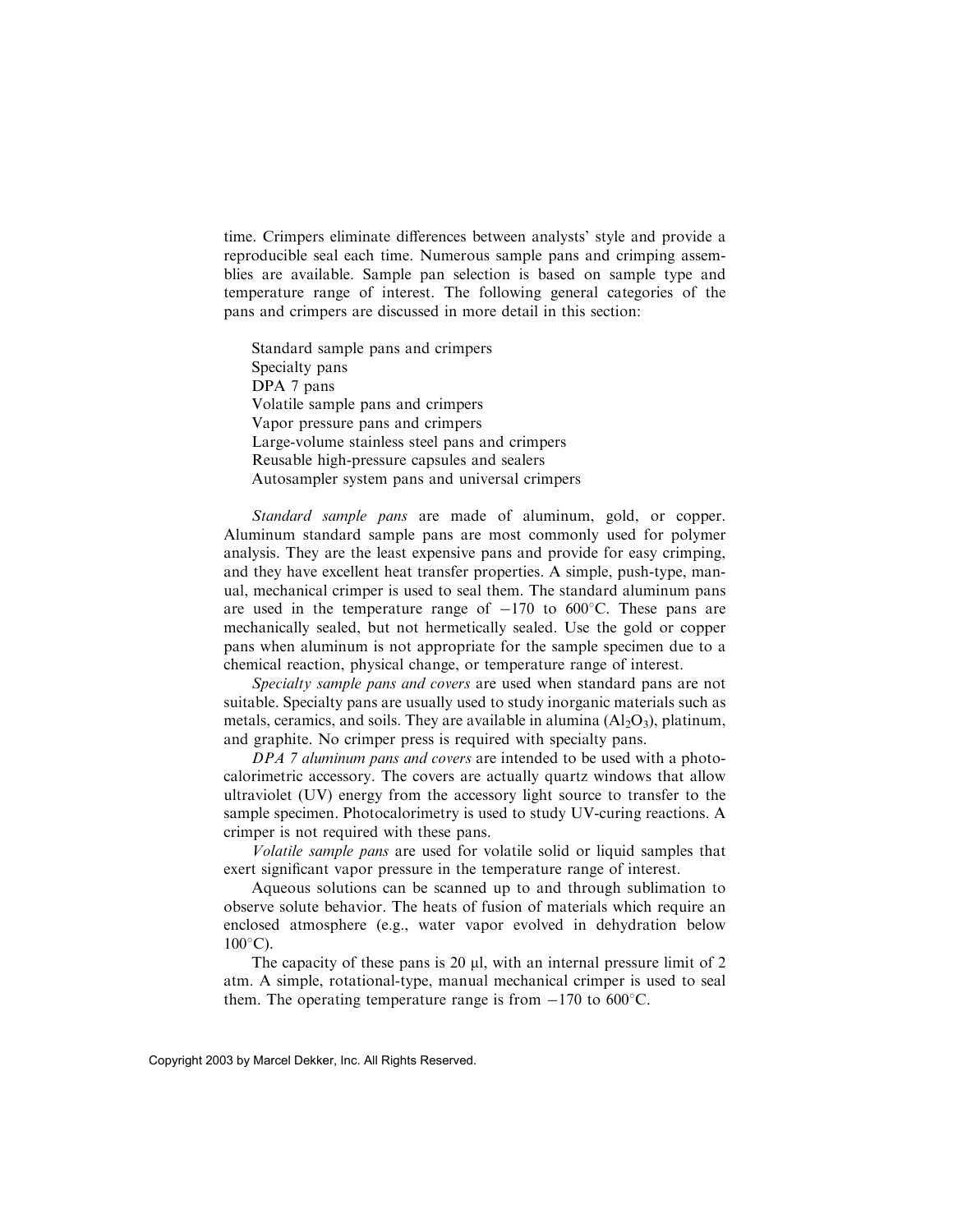Vapor pressure sample pans are similar to volatile sample pans, but they have a hole 50 um microns in diameter in the center of the cover. These pans and covers are used for more reproducible measurements of boiling points, heats of vaporization, and sublimation temperatures. They use the same crimper as the volatile sample pans. The operating temperature range is from  $-170$  to  $600^{\circ}$ C.

Large-volume O-ring-sealed stainless steel sample pans and covers are used with samples that vaporize or contain a volatile reaction product in the temperature range of interest. These are used when a large volume or high internal pressure limit is required. These pans have a capacity of 60  $\mu$ l and an internal pressure limit of 24 atm. They utilize a rubber O-ring to seal and maintain pressure. They are sealed by a manual lever-type press. Curing reactions (phenolic or epoxy resins) and the study of dilute aqueous solutions between  $-40$  and  $300^{\circ}$ C are some of the applications for these pans. They can also be used with large samples to detect subtle glass transition temperatures.

Reusable high-pressure capsules are used to suppress the endothermic signal resulting from volatilization of sample material or from the volatilization or decomposition of reaction by-products. They are used in any situation where the advantage of a self-generating atmosphere is to be employed. They have a capacity of 30 µl and an internal pressure limit of 150 atm. They are available in titanium or stainless steel and utilize goldplated seals. These pans screw together with a sealer that has a slip clutch to ensure the same torque each time. The temperature range for these pans is  $-170$  to  $750^{\circ}$ C.

Autosampler system sample pans are designed to be used with an autosampling system. There are several types, made of aluminum or gold. The capacity range is 10, 25, 30, 40, or 50 ml. There are pans that have a pressure limit of 2 atm, and there are also vented pans. They are sealed with a manual lever-type universal crimper that uses an interchangeable die to crimp the pan. The universal press with the appropriate die can crimp all sample pans.

#### Purge Gas

A purge gas is used in the calorimeter to control the sample environment. The sample environment is controlled so that each experiment is reproducible from day to day. The typical purge gas used with DSC is dry and with a purity of 99.9% pure. The purge rate should be from 20 to 50 ml/min. For general thermal analysis choose a rate between 20 and 30 ml/min and always run the DSC at that purge rate. For best results, install a gas dryer in line with the gas supply. If a gas cylinder is used, it is best not to run it dry but to replace it when 100–300 psi remains, to ensure that no contaminates will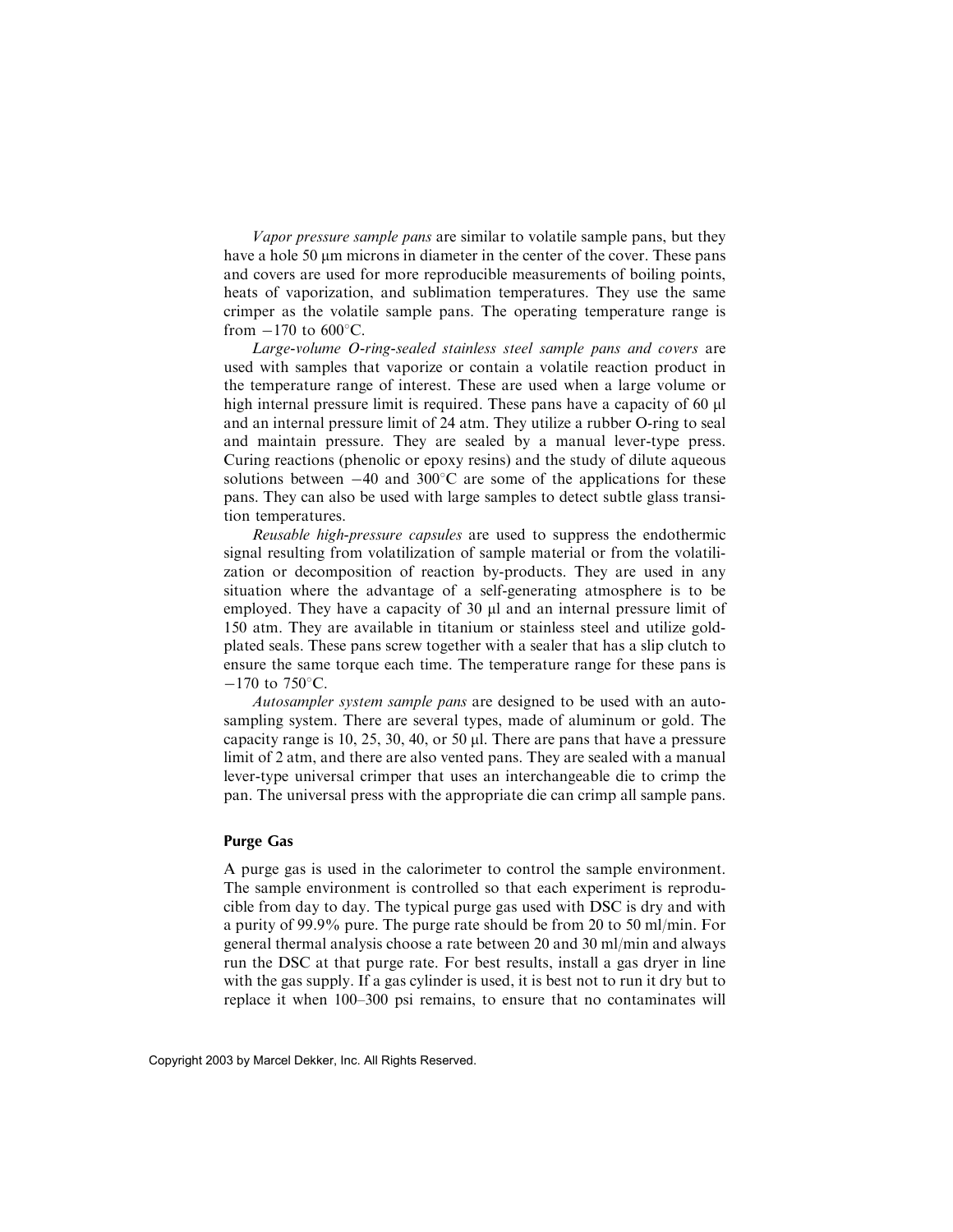enter the calorimeter. Nitrogen is the most commonly used purge gas with polymers in the  $-120$  to 750 $\degree$ C region. Helium has a much higher thermal conductivity than nitrogen and should be used when conducting experiments beginning at  $-170$  to 200°C. Above 200°C, helium molecules become too excited and do not enhance the analysis. Compressed air or oxygen are also used when performing oxidative stability testing such as OIT or shelflife testing.

There are some situations in which a combination of gas sequences is required. Then a combination of gases can be programmed into the experimental method and gas switching can be done on a time basis or a temperature basis. Up to four different gases can be switched on and off.

## **Coolants**

Always use a coolant when performing DSC analysis. It does not matter if you are above ambient temperature or not. Use the appropriate coolant to accommodate sample equilibrium in the temperature range of interest. There are commercial chillers that attach to the calorimeter that enable the DSC to operate from  $-120$  to 750°C. Liquid nitrogen is used to achieve lower temperatures.

## Selecting the Pan and Sample Size for the Experiment

Never load a sample into a sample pan and run it in a DSC without first performing a preliminary muffle furnace or hot-plate test. This simple test will determine what is the maximum sample size and best pan for the analysis without damaging the calorimeter. The desired results of this test is to choose a sample pan the sample size that will not spill out of the pan and contaminate or damage the DSC. This is accomplished by selecting the pan you think will be best for the analysis. That is usually the cheapest-priced pan. We will assume that the standard aluminum pan will be used. Then crimp 5-, 10-, and 20-mg samples in separate pans and wrap them in foil, mapping the size and position in the foil and place them in a muffle furnace. Heat the furnace up to the maximum temperature of the experiment and hold it there for a few minutes until the temperature is stable. Cool the furnace and then carefully remove the pans from the furnace and unwrap them.

Observe whether any sample bubbled out of the pans. If some did, use a smaller sample size. If all pans exhibit material flowing out of them, choose a different sample pan style and test three more samples with the new style pans.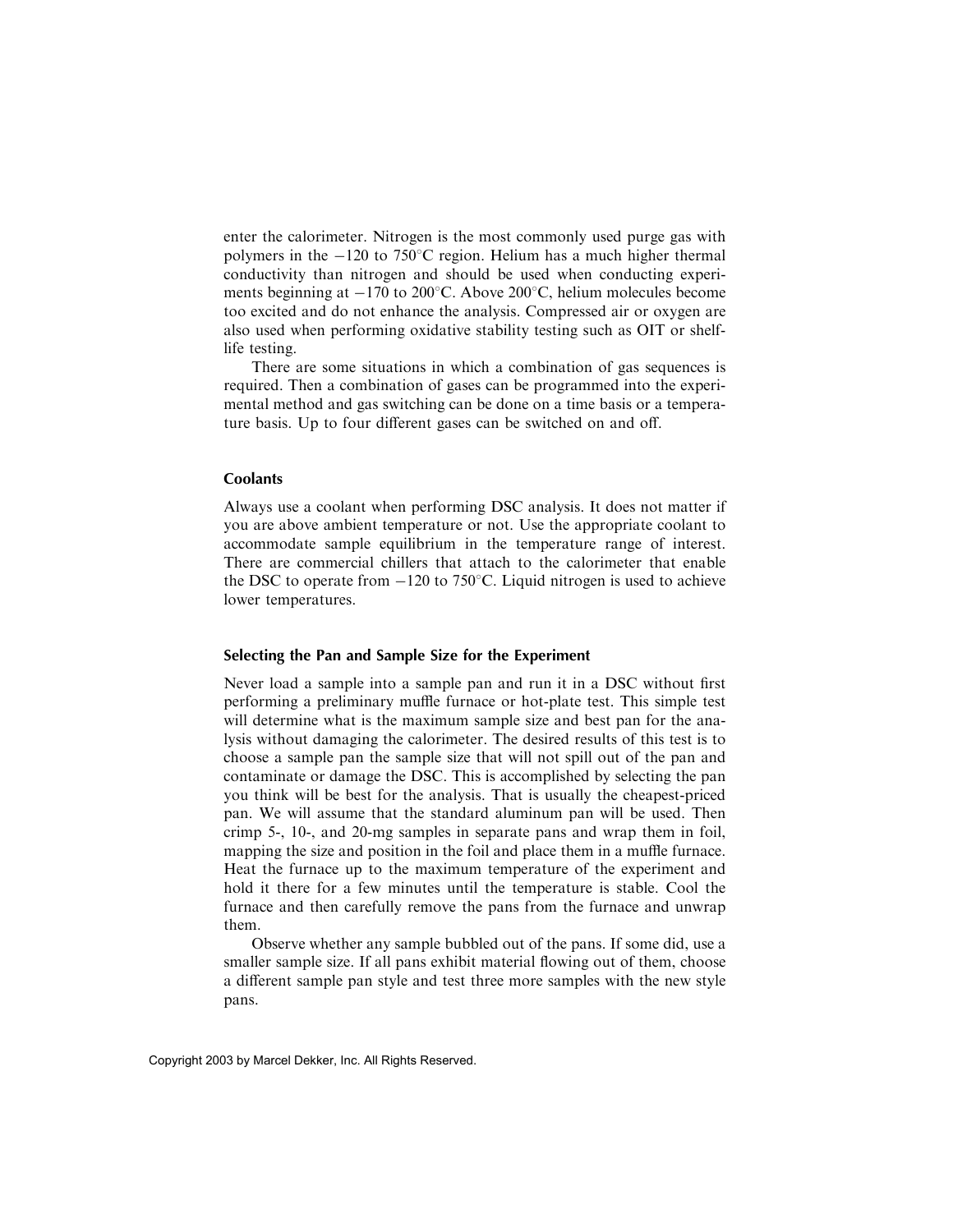# Running a Sample Specimen: The Effects of Scanning Rates and Sample Size

There are two variables to consider after you have successfully selected the best sample pan: the maximum sample size and the best scanning rate for your analyses.

A slow scanning rate will yield a thermal curve that has good resolution with the baseline and a smaller peak that is sharp. Slower scanning rates are used to separate or resolve components that are close to each other in temperature. Slow scanning rates are  $5^{\circ}C/\text{min}$  or slower.

A fast scanning rate yields a thermal curve that has a large broad peak with poor baseline resolution. Faster scanning rates are used for subtle events that need to be magnified to see. Glass transition temperatures are usually scanned at faster rates, such as  $20^{\circ}$ C/min or faster.

A small sample size has an effect on the thermal curve comparable to that of a slower scanning rate. A small sample size will yield a thermal curve that has good resolution with the baseline and a smaller peak that is sharp. Small samples are used to separate or resolve components that are close to one another in temperature.

A large sample size has an effect on the thermal curve comparable to that of a faster scanning rate. A large sample yields a thermal curve that has a large broad peak with poor baseline resolution. Larger sample sizes are used for subtle events that need magnification, such as glass transition temperatures.

As an example, to separate two peaks, use a smaller sample at a slower scanning rate. Adversely, there might be a shoulder on a peak which cannot be resolved into two separate peaks.

# Running a Sample Specimen: The Effects of Heat History

Thermal history, also known as heat history, describes the memory effect in polymers. In simple terms, polymers are affected by hot or cold temperatures and remember the last effect. This is considered a variable that should be controlled in the laboratory. Thermal history has a strong influence on the material's glass transition, melting, and crystallization temperatures. Temperature changes, both hot and cold temperatures, induce thermal stresses in the material. The extent and implication of thermal stresses to a polymer are usually unknown and uncontrolled. This variable may be of interest for those who want to know more about the sample as it was received in the laboratory or how it reacts to an uncontrolled end-use environment. Usually this is of interest, but because it is uncontrolled it is very difficult to rely on for material comparisons.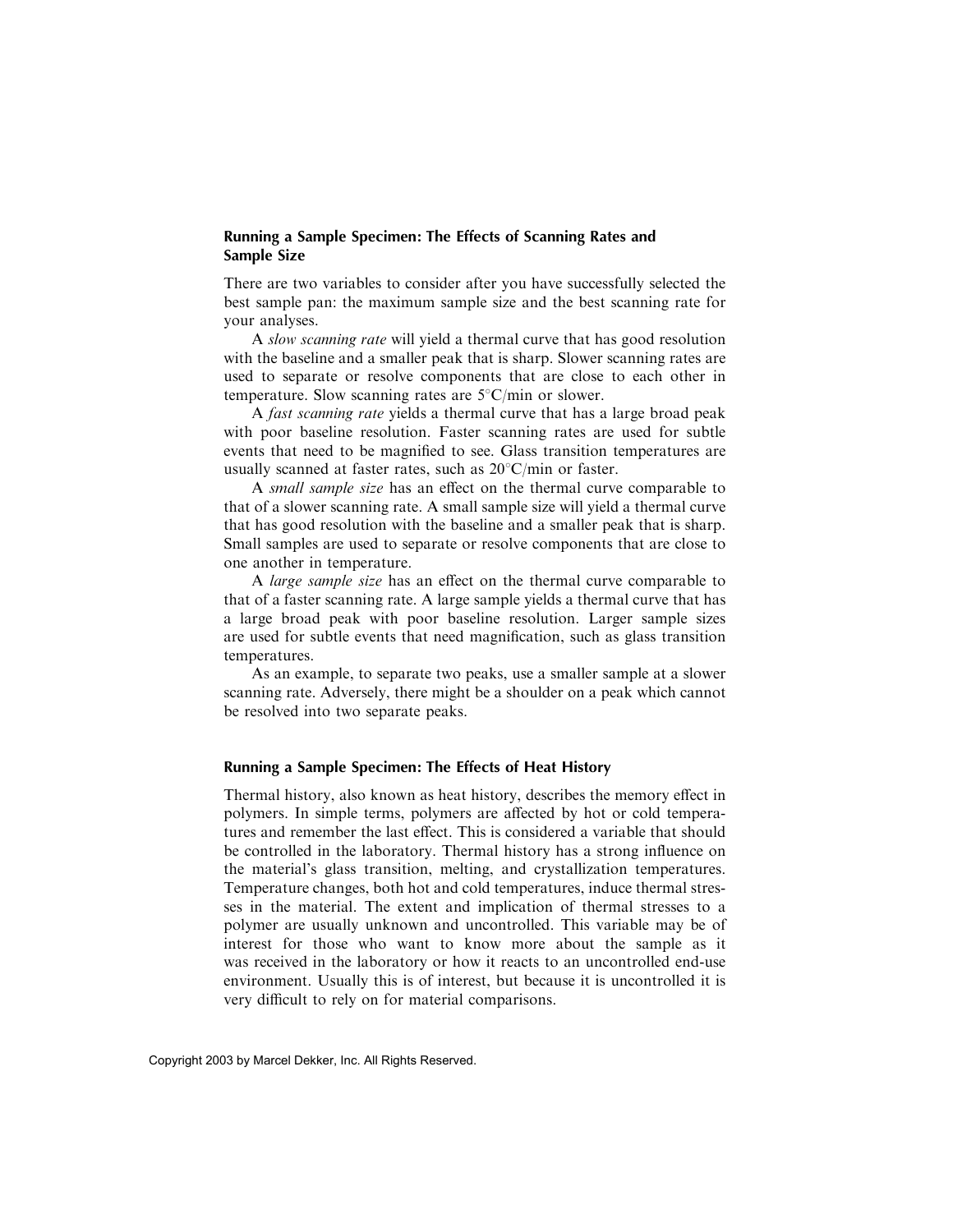Comparison of polymers is best when a controlled thermal history is applied to each sample. To apply a controlled heat history to a polymer, the as-received heat history must be erased. This is simple done by heating the material above the melting temperature and holding the material isothermally at that temperature for several minutes. Usually the material is heated just above the melting peak, by about  $10^{\circ}$ C or so, and held for 5–10 min. Beware that no decomposition or volatilization occurs during this erasure. Now a known heat history can be applied to the sample by cooling it rapidly or slowly. When comparing samples, each sample should be subjected to the identical heat history. A simple way to accomplish this is to set up the analysis as a multiple-step *heat-iso-cool-iso-heat* experiment.

Important: Always compare first heats with first heats, and second heats with second heats. Never compare first heats with second heats, because the conditioning of each sample (heat histories) is different.

The *first heat and isothermal temperature* is used to examine the "asreceived'' condition of the sample and to erase the previous unknown heat history. This is done by heating the sample past its melting point and holding it at that temperature isothermally for several minutes to ensure temperature equilibration.

The *controlled cooling* step is the most important step for this analysis. Controlled cooling can be deliberately slow or fast. Controlled cooling is used to give the material a known heat history. Fast controlled cooling at  $200^{\circ}$ C/min from just above the melting peak to below the glass transition temperature or room temperature is called *quenching*. Quenching is used to trap amorphous regions of a semicrystalline material and to minimize the crystalline ordering that takes place upon cooling. Quenching is usually necessary to investigate glass transition temperatures. Slow controlled cooling at 10 or  $20^{\circ}$ C/min from just above the melting peak to the initial experimental temperature is called annealing. This is used to investigate crystalline melting [\(Fig. 17\).](#page-27-0)

The second heating step should start after thermal equilibrium of the sample/DSC has been achieved. Equilibrium is identified when the ordinate signal (heat flow or temperature) is stable. The second heat is used to compare sample specimens that have been conditioned in the same manner. This heating is used because all samples being compared now have the same controlled heat history. In this step, the sample is heated from below the glass transition temperature through the melting temperature.

#### Running a Sample: Subtract a Baseline

A baseline run is a temperature scan across the temperature range of interest. It is done under the same experimental conditions as the sample speci-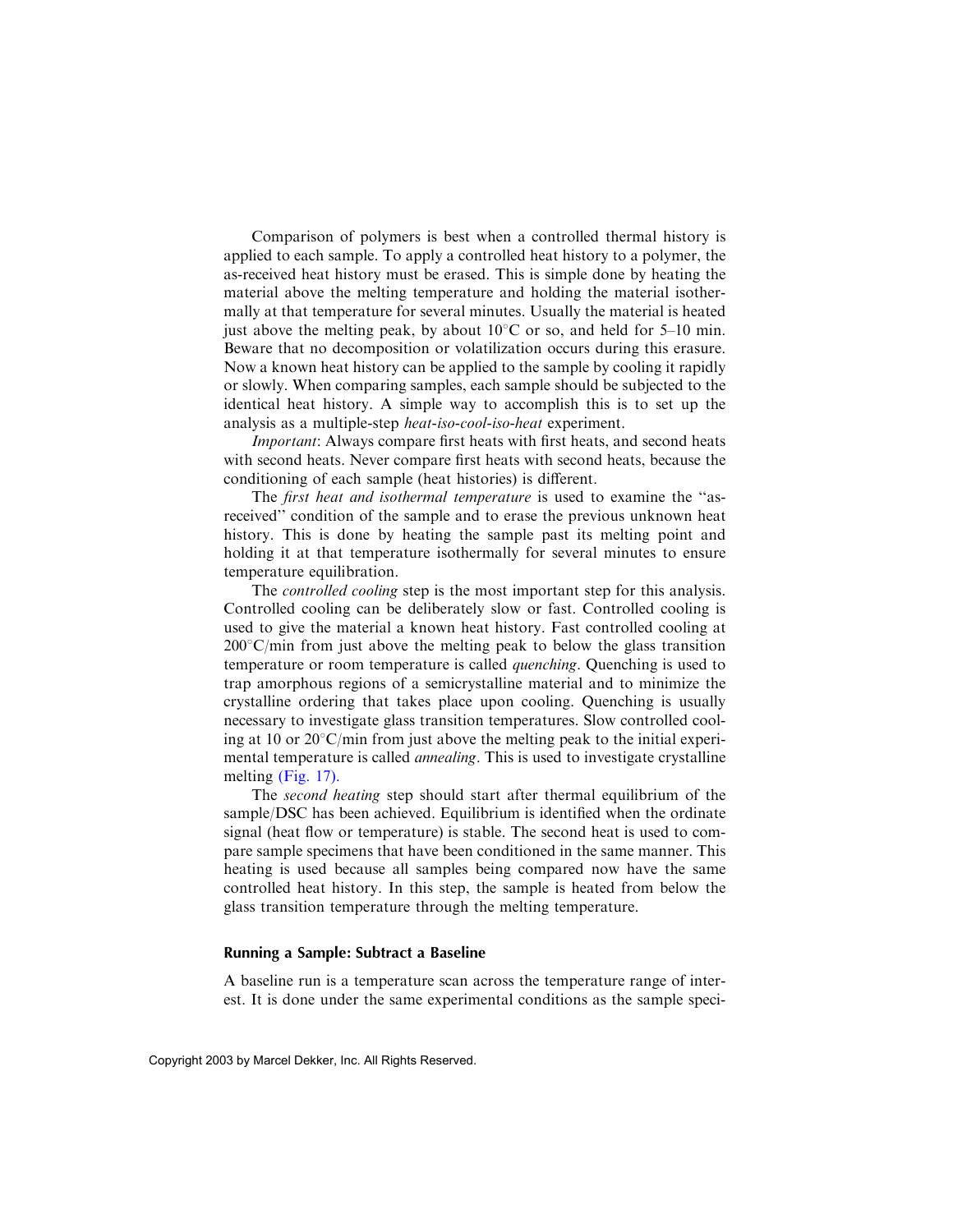<span id="page-27-0"></span>

Figure 17 The thermal curves displayed are of the same PET sample subjected to different heat histories. These are different segments of the same experiment. Before quenching (cooling at  $300^{\circ}$ C/min) or annealing (cooling at  $10^{\circ}C/\text{min}$ , the sample was heated above the melting peak to remove the previous heat history and stresses.

men run, but with no sample and reference pans in the furnace or an empty sample pan on each side. This is your choice; both baseline methods are acceptable. Whichever you choose, stick with it. Remember that you always want your experiments to be run exactly the same way each time. It is best to begin and end every run with an isothermal segment of 1–2 min. This ensures that temperature equilibrium is achieved. Run a baseline before sample specimens are run and save the baseline as a separate file. Then input that file into the sample specimen method so that it is automatically subtracted from your sample specimen run, in real time. This will remove any instrumental effects of noise or baseline curvature. This is strongly recommended for all analyses.

# Characterizing a Sample: What Type of Experiment Should I Run?

It is best to know as much about the material as possible before starting an experiment:

Of the polymer materials in engineering use, the plastics form the largest group by production volume. It is common to subdivide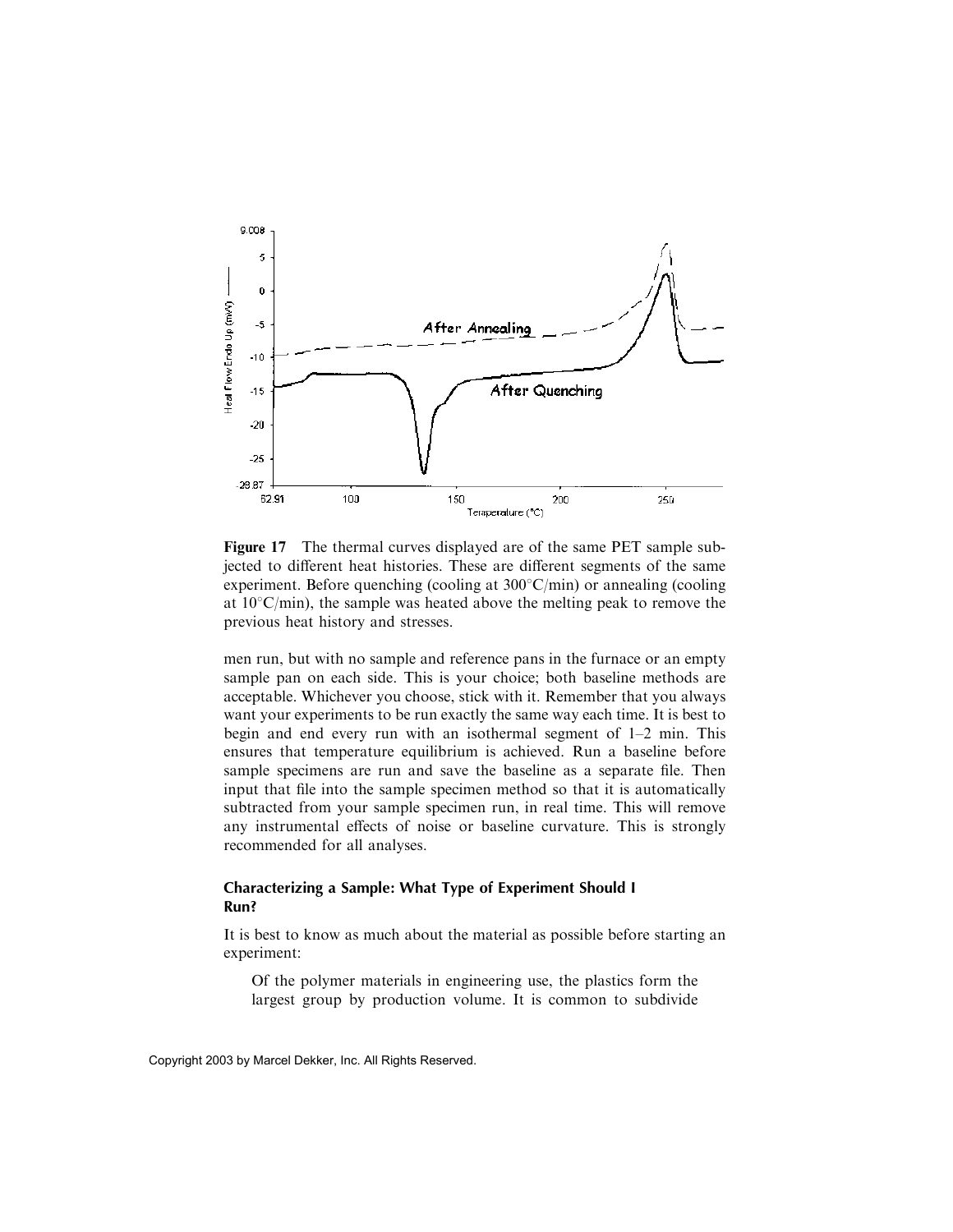plastics into thermoplastics and thermosets (or thermosetting resins). Thermoplastics comprise the four most important commodity materials—polyethylene, polypropylene, polystyrene and poly (vinyl chloride)—together with a number of more specialized engineering polymers. The term ''thermoplastic'' indicates that these materials melt on heating and may be processed by a variety of molding and extrusion techniques. Important thermosets alkyds, amino, and phenolic resins, epoxies, and unsaturated polyesters, and polyurethanes, substances that cannot be melted and re-melted but which set irreversibly. The distinction is important in that production, processing and fabrication techniques for thermoplastics and thermosets differ (Hall, 1989, pp. 1–2).

For partially crystalline thermoplastics, analyze the glass transition region, the melting region, recrystallization upon cooling, and isothermal crystallization.

For amorphous thermoplastics, analyze the glass transition regions. For thermosets, analyze the glass transition regions and curing studies. For elastomers, analyze the glass transition regions.

## Common ASTM Tests and Test Methods for DSC

| D2471 | Test Method for Gel Time and Peak Exothermic           |
|-------|--------------------------------------------------------|
|       | Temperature of Reacting Thermosetting Resins           |
| D5028 | Test Method for Curing Properties of Pultrusion Resins |
|       | by Thermal Analysis                                    |
| D4816 | Test Method for Determining the Specific Heat Capacity |
|       | of Materials by DSC                                    |
| D4565 | Test Method for Determining the Physical/Environ-      |
|       | mental Performance Properties of Insulation and        |
|       | Jackets for Telecommunications Wire and Cable          |
| D4591 | Test Method for Determining Temperatures and Heats     |
|       | of Transitions of Fluoropolymers by DSC                |
| D3012 | Test Method for Thermal Oxidative Stability of         |
|       | Polypropylene Plastics Using a Biaxial Rotator         |
| D4803 | Test Method for Predicting Heat Buildup in PVC         |
|       | <b>Building Products</b>                               |
| D2117 | Test Method for Melting of Semicrystalline Polymers by |
|       | the Hot Stage Microscopy Method                        |
| D3417 | Test Method for Heats of Fusion and Crystallization of |
|       | Polymers by Thermal Analysis                           |
| D3418 | Test Method for Transition Temperature of Polymers by  |
|       | Thermal Analysis                                       |

Copyright 2003 by Marcel Dekker, Inc. All Rights Reserved.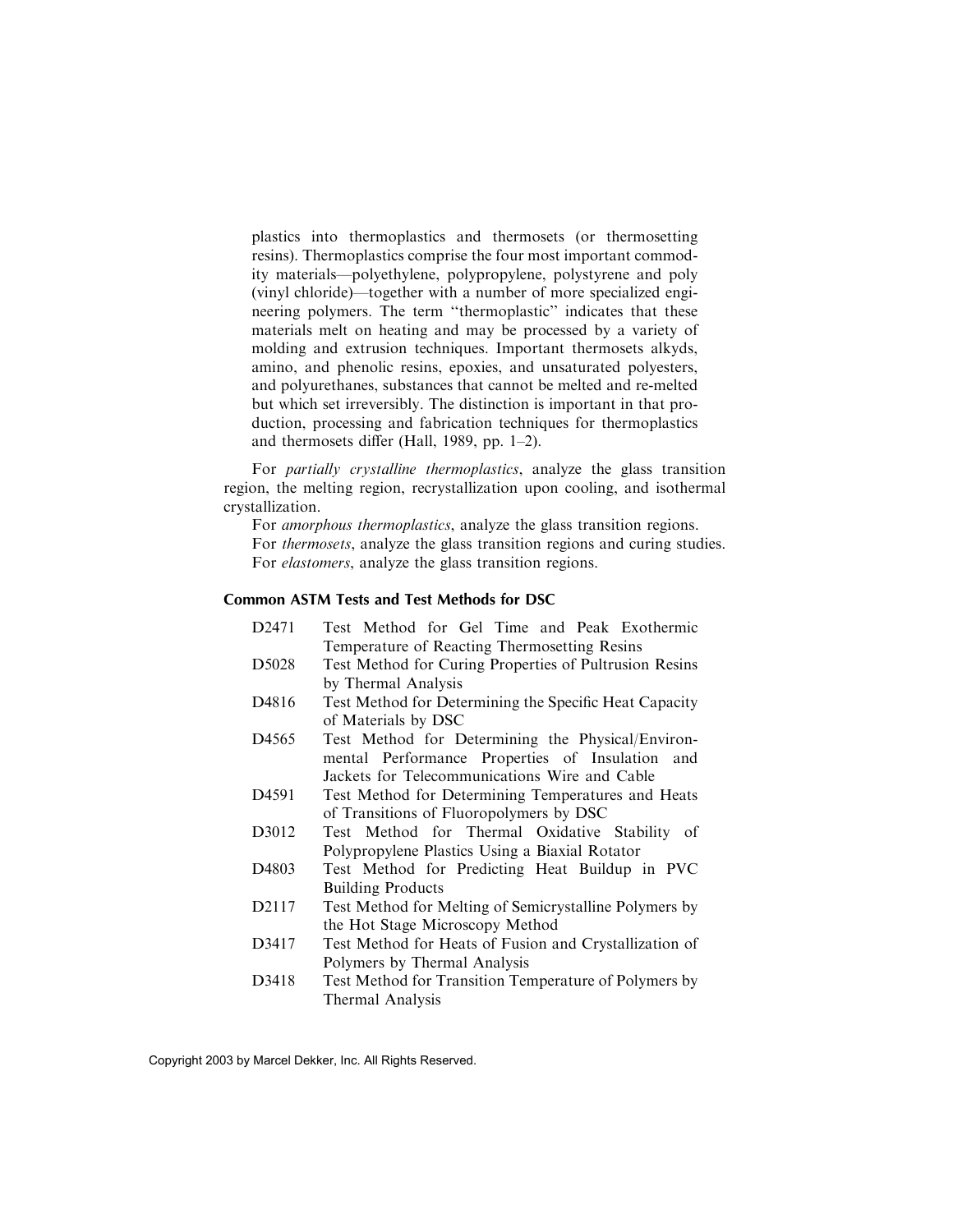| D3895             | Test Method for Oxidative Induction Time (OIT) of      |
|-------------------|--------------------------------------------------------|
|                   | Polyolefins by Differential Scanning Calorimetry       |
| D4419             | Test Method for Determining the Transition Temp-       |
|                   | eratures of Petroleum Waxes by DSC                     |
| E698              | Standard Test Method for Arrhenius Kinetic Constants   |
|                   | (of thermally unstable materials) Using DSC            |
| E1559             | Standard Test Method for Contamination Outgassing      |
|                   | Characteristics of Space Craft Materials by DSC        |
| E537              | Standard Test Method for Determining the Thermal       |
|                   | Stability of Chemicals by DSC                          |
| E793              | Standard Test Method for Determining the Heat of       |
|                   | Crystallization (of solid samples in granular form) by |
|                   | DSC                                                    |
| E <sub>1269</sub> | Standard Test Method for Specific Heat Capacity by     |
|                   | <b>DSC</b>                                             |
| E1356             | Standard Test Method for<br>Glass Transition           |
|                   | Temperature by DSC                                     |

#### BIBLIOGRAPHY

#### Books

- Bryce, D. M., *Plastic Injection Molding*, Society of Manufacturing Engineers, Dearborn, MI, 1996.
- Hall, C., Polymer Materials, 2nd ed., Wiley, New York, 1989.
- Hatakeyama, T., and Quinn, F. X., Thermal Analysis: Fundamentals and Applications to Polymer Science, Wiley, New York, 1994.
- Mathot, V. B. F., Calorimetry and Thermal Analysis of Polymers, Hanser, Cincinnati, OH, 1993.
- McNaughton, J. L., and Mortimer, C. T., Differential Scanning Calorimetry, IRS. Physical Chemistry Series 2, Vol. 10, Butterworths, London, 1975.
- Perkin-Elmer Corporation, Differential Scanning Calorimetry Training Manual, N020-0607, Perkin-Elmer, 1990.
- Riga, A. T., and Patterson, G. H., Oxidative Behavior of Materials by Thermal Analytical Techniques, ASTM Publication STP1326, ASTM, Philadelphia, PA, 1997.
- Turi, E., Thermal Characterization of Polymeric Materials (two vols.), Academic Press, Boston, 1996.
- Wendlandt, W. W., Thermal Methods of Analysis, Wiley, New York, 1974.
- Wunderlich, B., Thermal Analysis, Academic Press, Boston, 1990.